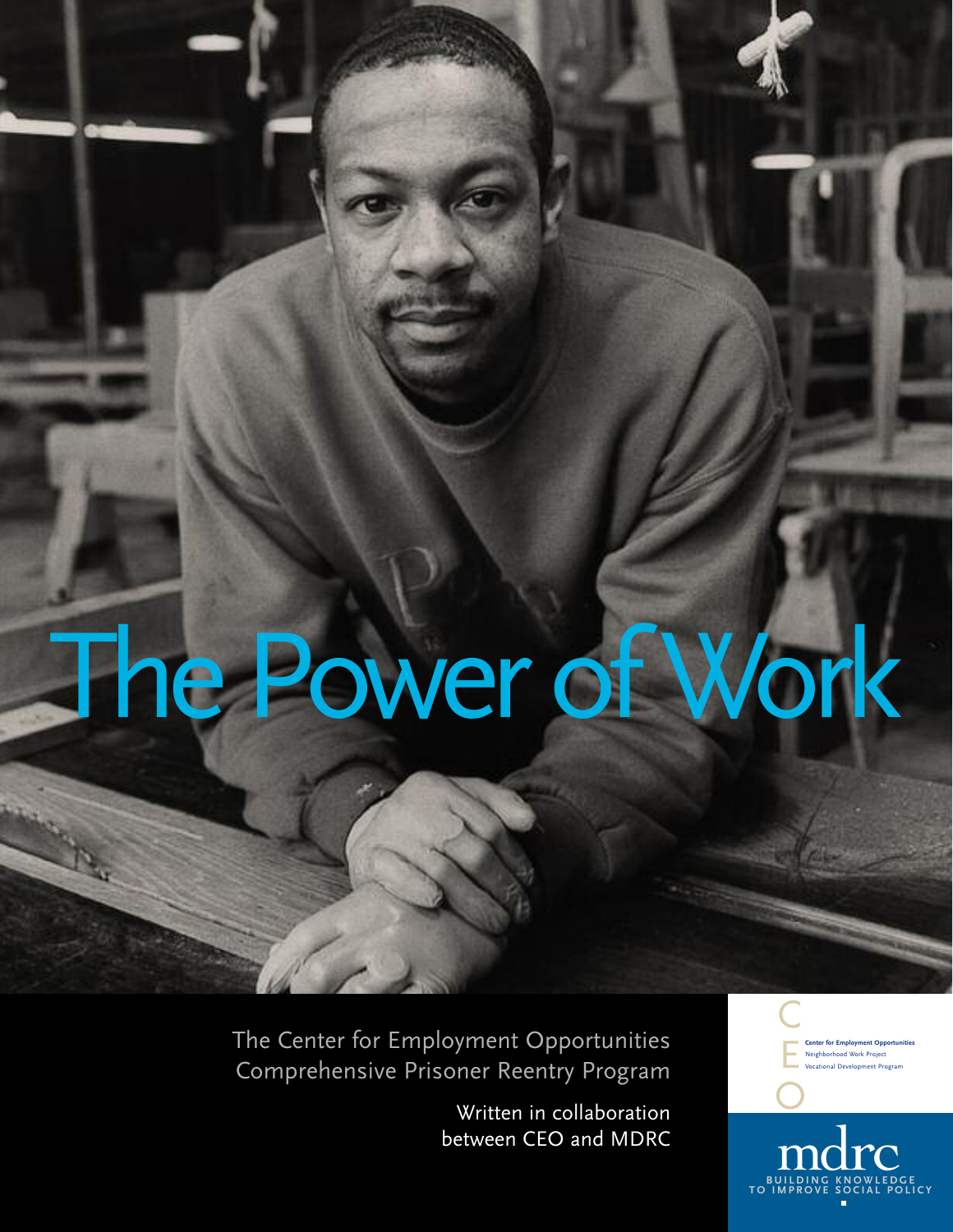## The Power of Work

The Center for Employment Opportunities Comprehensive Prisoner Reentry Program

> Written in collaboration between CEO and MDRC

> > March 2006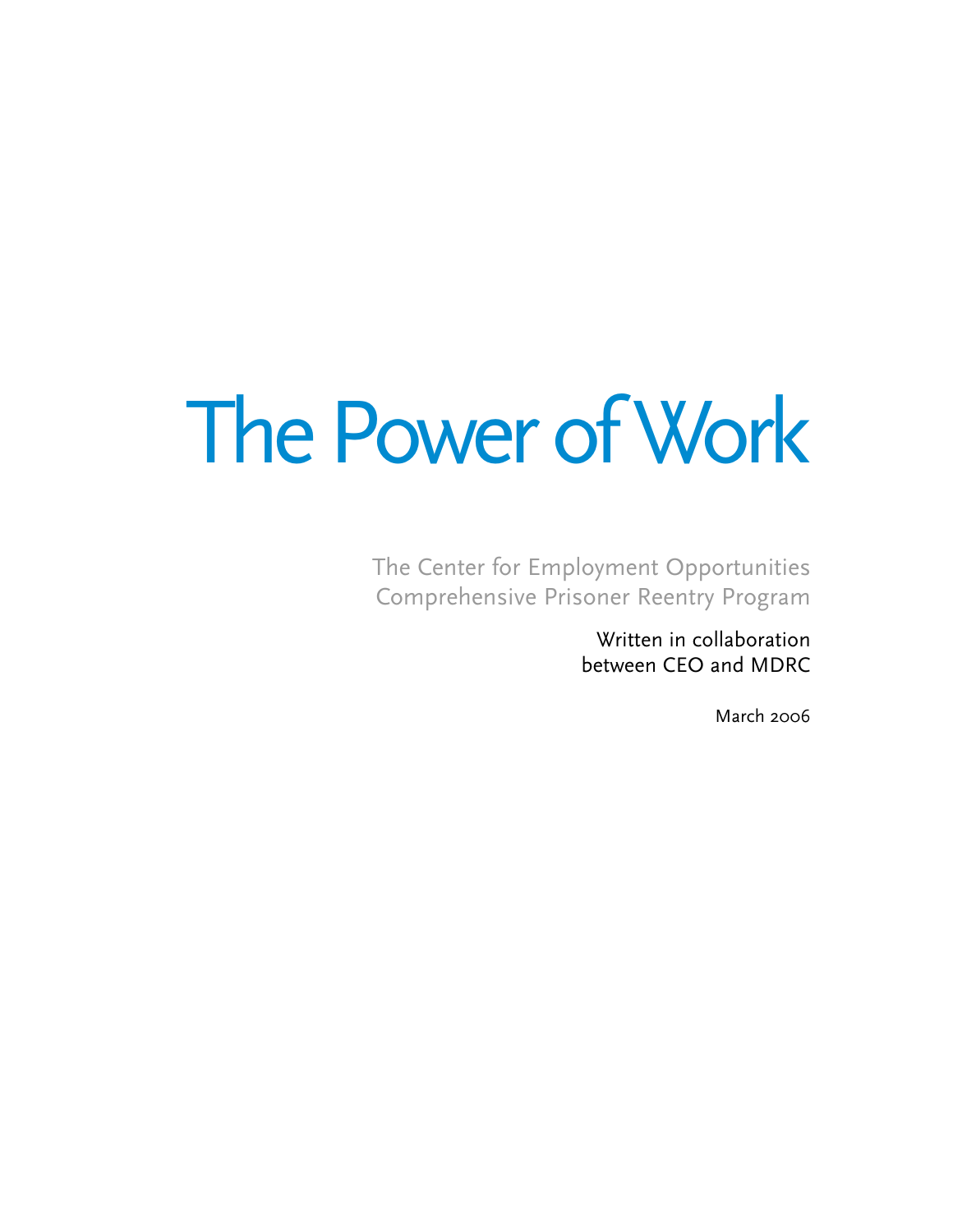## Contents

| Acknowledgments                                                                                                                  | 4       |  |  |
|----------------------------------------------------------------------------------------------------------------------------------|---------|--|--|
| Preface                                                                                                                          | 5       |  |  |
| Introduction: The Need to Employ People Coming Home from Prison                                                                  |         |  |  |
| The Problem: The Link Between Unemployment and Recidivism                                                                        |         |  |  |
| A Promising Solution: A Comprehensive Employment Program from<br>Transitional to Full-Time Jobs                                  |         |  |  |
| The CEO Program Model                                                                                                            | 12      |  |  |
| The Philosophy Behind the Model: The "CEO CPs"                                                                                   | $12 \,$ |  |  |
| The Four Phases of the Model                                                                                                     | 13      |  |  |
| Recruitment, Intake, and Pre-Employment Classes                                                                                  | 14      |  |  |
| Paid Transitional Employment: The Neighborhood Work Project (NWP)                                                                | 15      |  |  |
| Job Coaching, Development, and Placement                                                                                         | 15      |  |  |
| Ongoing and Post-Placement Support                                                                                               | 16      |  |  |
| The Foundations of CEO: Keys to Successful Implementation                                                                        |         |  |  |
| Positive Relationships with Key Stakeholders: The Importance of Mutual Benefits                                                  | 17      |  |  |
| A Self-Supporting Financial Infrastructure                                                                                       |         |  |  |
| Strong Operating Systems and Staff Structure                                                                                     |         |  |  |
| Building on CEO's Promise                                                                                                        | 22      |  |  |
| Case Studies: Adapting CEO's Model for Use in Other Jurisdictions<br>or with Other Populations                                   |         |  |  |
| TPCETC (Tacoma, Washington): Helping to Build Momentum and<br>Buy-In for Transitional Work                                       | 23      |  |  |
| Roca (Chelsea, Massachusetts): Creating an Internal Service Fund<br>to Support Transitional Employment for an At-Risk Population | 24      |  |  |
| WorkOut by Pecan (London, UK): Using CEO's Model to Secure<br>Funding for an International Project                               | 25      |  |  |
| Case Study Lessons                                                                                                               |         |  |  |
| Further Information                                                                                                              | 27      |  |  |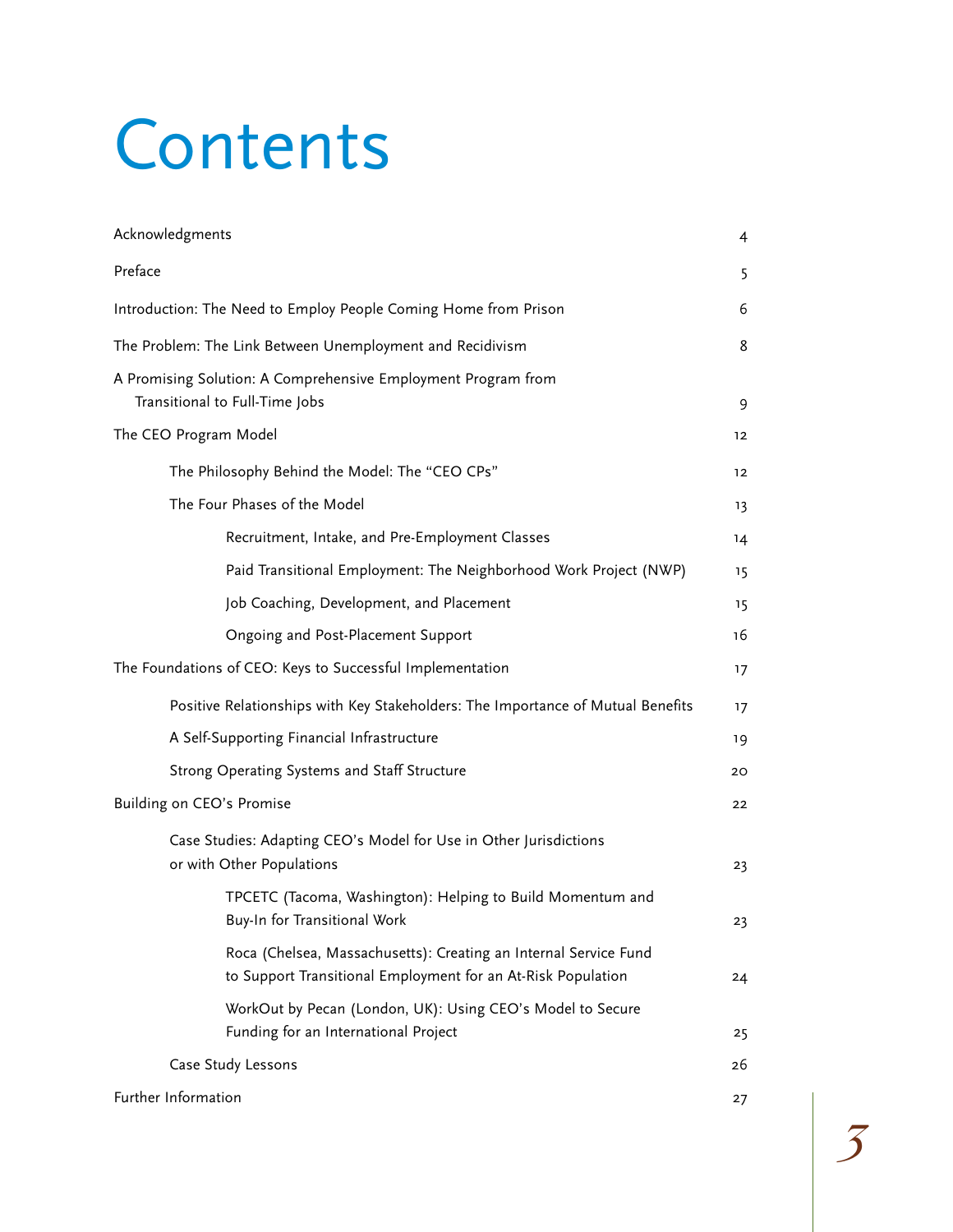## Acknowledgments

This report and the associated how-to manuals were produced by MDRC and CEO, with the generous support of the JEHT Foundation. On behalf of the line staff and managers who have established these protocols, and of past, present, and future participants who have felt the power of work change their lives, CEO gratefully acknowledges the JEHT Foundation's confidence in CEO's model.

Dissemination of MDRC publications is supported by the following funders that help finance MDRC's public policy outreach and expanding efforts to communicate the results and implications of our work to policymakers, practitioners, and others: Alcoa Foundation, The Ambrose Monell Foundation, The Atlantic Philanthropies, Bristol-Myers Squibb Foundation, Open Society Institute, and The Starr Foundation. In addition, earnings from the MDRC Endowment help sustain our dissemination efforts. Contributors to the MDRC Endowment include Alcoa Foundation, The Ambrose Monell Foundation, Anheuser-Busch Foundation, Bristol-Myers Squibb Foundation, Charles Stewart Mott Foundation, Ford Foundation, The George Gund Foundation, The Grable Foundation, The Lizabeth and Frank Newman Charitable Foundation, The New York Times Company Foundation, Jan Nicholson, Paul H. O'Neill Charitable Foundation, John S. Reed, The Sandler Family Supporting Foundation, and The Stupski Family Fund, as well as other individual contributors.

The findings and conclusions in this report do not necessarily represent the official positions or policies of the funders.

Copyright © 2006 by the Center for Employment Opportunities and MDRC. All rights reserved.

Design by Van Gennep Design, New York. Photographs courtesy of the Center for Employment Opportunities. Cover photo by Harvey Wang.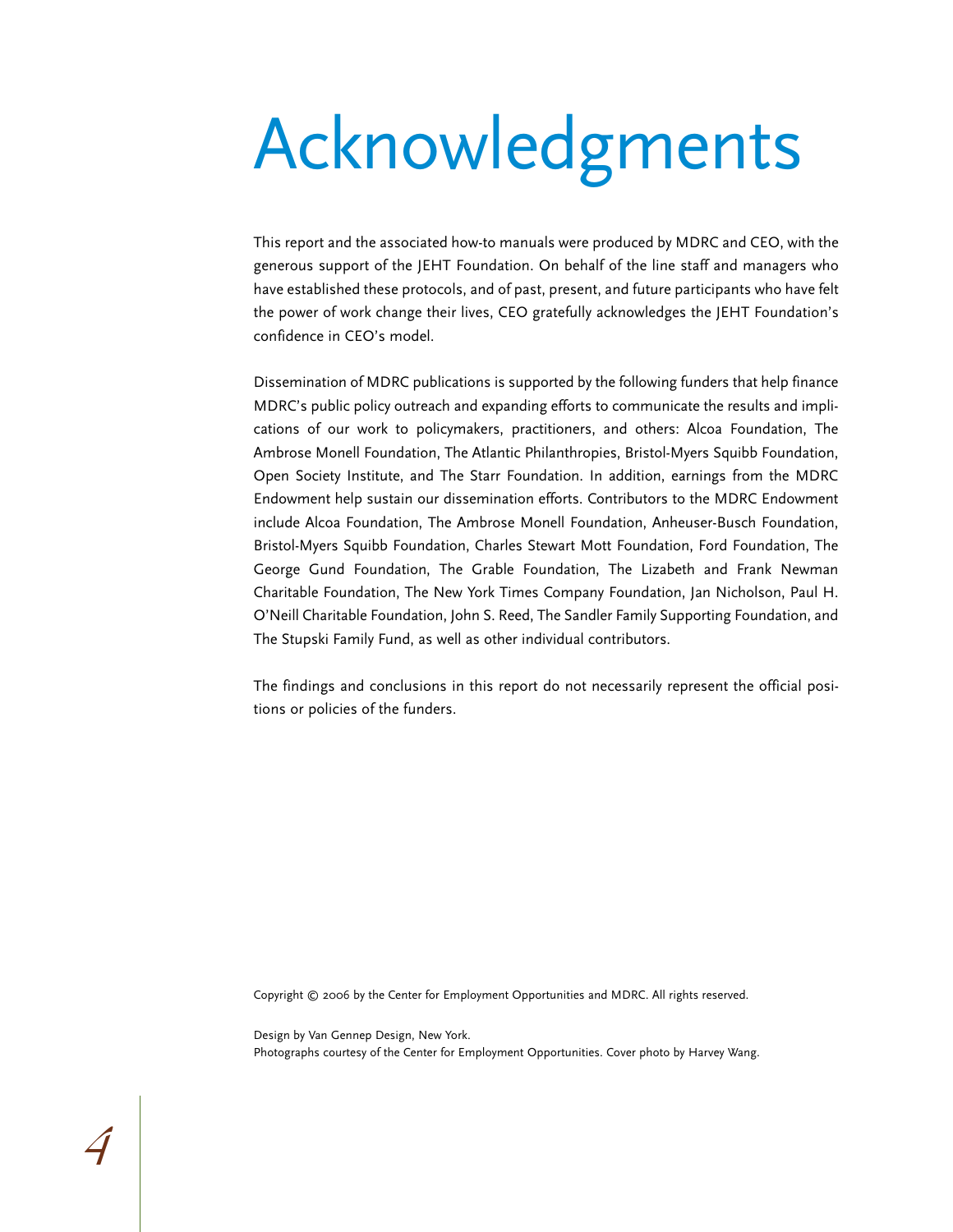## Preface

The New York City-based Center for Employment Opportunities (CEO) targets a group facing particularly long odds — former prisoners who are returning to the community. High unemployment and recidivism rates for returning prisoners suggest that the first step in beating the odds is helping these men and women find gainful and steady employment. CEO uses an innovative transitional employment model: Participants are quickly placed in jobs with CEO work crews and are paid each day for the hours they work. Meanwhile, CEO staff provide job coaching, link participants with regular jobs, and follow up after placement to promote long-term job retention. Since becoming an independent nonprofit organization in 1996, CEO has emerged as one the nation's largest and best-known employment programs targeting former prisoners.

MDRC began working with CEO in 2003 through the Enhanced Services for the Hard-to-Employ project, a multi-site study sponsored by the U.S. Department of Health and Human Services. Through this project, MDRC, with assistance from the Urban Institute, is conducting a large-scale random assignment evaluation of CEO's core program.

With interest in prisoner reentry strategies surging across the country, CEO has received numerous inquiries about how to replicate its program model. MDRC and CEO have jointly produced a set of related technical assistance products both to respond to this interest and to deepen our understanding of how CEO operates: this overview document, which is available in printed form and via MDRC's and CEO's Web sites, and three detailed manuals describing specific elements of CEO's approach. The manuals are available on request from CEO. We expect these materials, which have been made possible by the generous support of the JEHT Foundation, to have a practical value for the burgeoning field of prisoner reentry while also helping MDRC researchers explain how and why CEO affects the lives of the people it serves.

The vicious cycle of incarceration, release, and recidivism faced by too many former prisoners has devastating effects on families, communities, and public budgets. We are fortunate to have this opportunity to work with CEO to produce and disseminate information on an innovative and promising program model.

Gordon L. Berlin MDRC President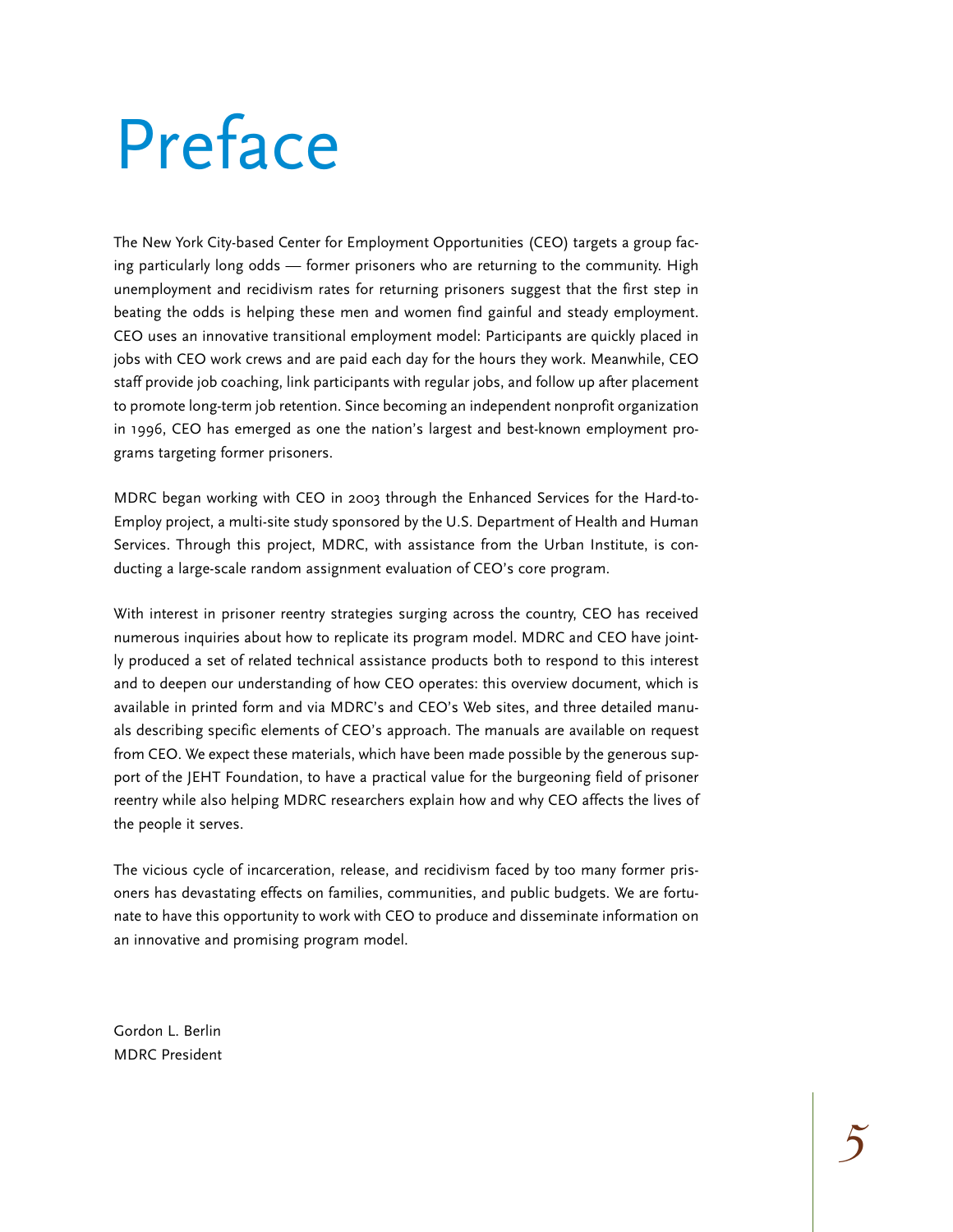### *Introduction:*  The Need to Employ People Coming Home from Prison

*Showing up for work every day . . . just using it as a stepping stone to get where I want to be . . . has helped me a lot. . . . I can't say that enough.* 

> Harvey Wang — CEO Participant



States and localities across the United States are feeling the aftereffects of a 25-year incarceration binge. In a period of just 15 years, from 1980 to 1995, the number of people incarcerated in federal and state prisons and local jails more than tripled, from about 500,000 to more than 1.5 million. Today, more than 2 million people are behind bars nationwide.

Since almost all prisoners are eventually released, an incarceration boom necessarily translates into a reentry boom. In fact, more than 600,000 people are released from prison each year.<sup>1</sup> Unfortunately, most end up back in the criminal justice system before long. With state and local budgets strained by the high cost of incarceration, breaking the cycle of recidivism is one promising way to shrink the prison population — as well as to increase public safety and to improve the well-being of former prisoners, their families, and their communities.

Ex-prisoners face a daunting set of obstacles to reentry, but securing employment may be the biggest challenge of all. The unemployment rate of formerly incarcerated people one year after release may be as high as 60 percent,<sup>2</sup> and there is an increasing reluctance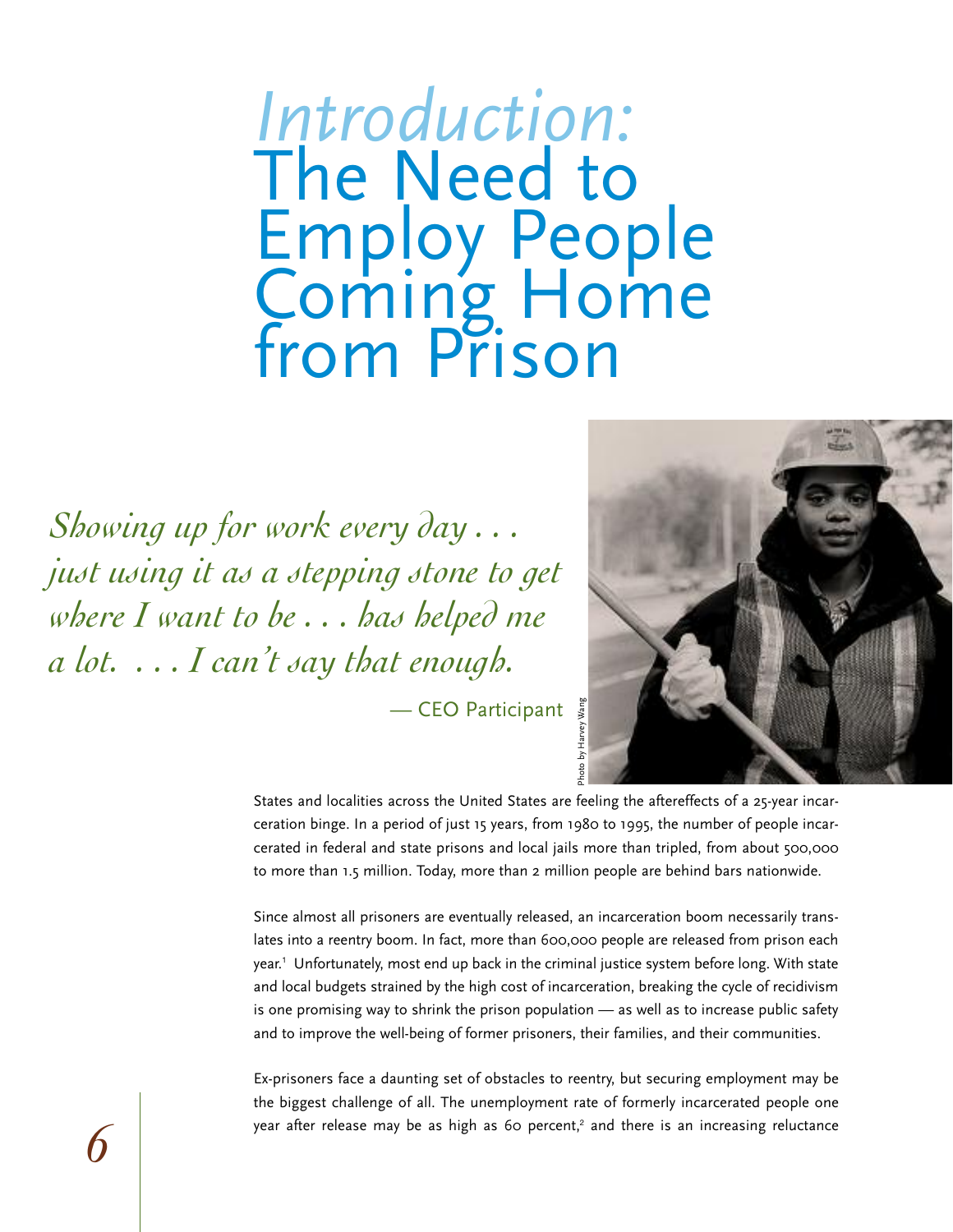among employers to hire people with criminal histories. Further, studies show that inmates reentering communities are most vulnerable to failure in the early stages after release from jail or prison. Since the late 1970s, New York City's Center for Employment Opportunities (CEO) has addressed the relationship between work and crime. Through a highly structured program of pre-employment training, immediate short-term transitional employment, and full-time job placement services, CEO helps close to 2,000 men and women each year to take the crucial first steps toward staying out of prison and returning to their families and communities.<sup>3</sup> MDRC, a nonprofit, nonpartisan research organization, is conducting a rigorous

### The Power of Work How-To Manuals

The set of manuals, *Opportunities, Challenges, & Practical Solutions,* is available on request from CEO and is intended for jurisdictions or agencies that are interested in starting an employment program for people returning from prison or for similarly disadvantaged populations. The following three manuals provide information needed to replicate CEO's model in full or in part:

- Volume I, *Recruitment, Intake, and Transitional Employment for Those with Criminal Records*
- Volume II, *Job Coaching and Job Development for Those with Criminal Records*
- Volume III, *Executive and Financial Guide for Building a Transitional Work Program for Those with Criminal Records*

An additional technical document details the management information system that holds the transitional work program together:

• *CEO's Management Information Systems: Business Rules and Process Flows for Participant Intake and Worksite Scheduling and Attendance*

evaluation of CEO's program as part of a multi-site project funded by the U.S. Department of Health and Human Services and the U.S. Department of Labor. Results from this study are expected by 2007.

With generous support from the JEHT Foundation and in collaboration with MDRC, CEO has created *Opportunities, Challenges, & Practical Solutions,* a set of manuals that detail all aspects of the program model (see box above). This overview document introduces the manuals. First, it discusses the link between unemployment and recidivism. Second, it lays out the "what" of the program: CEO's company philosophy and the four phases of the CEO program. Then it discusses the "how" of the program: how it came to be, how it appeals to key stakeholders (including government agencies and private employers), and how its financial and organizational structures keep it strong. The document concludes with case studies to illustrate early examples of how CEO's model is being replicated and adapted for use in other jurisdictions or with other populations.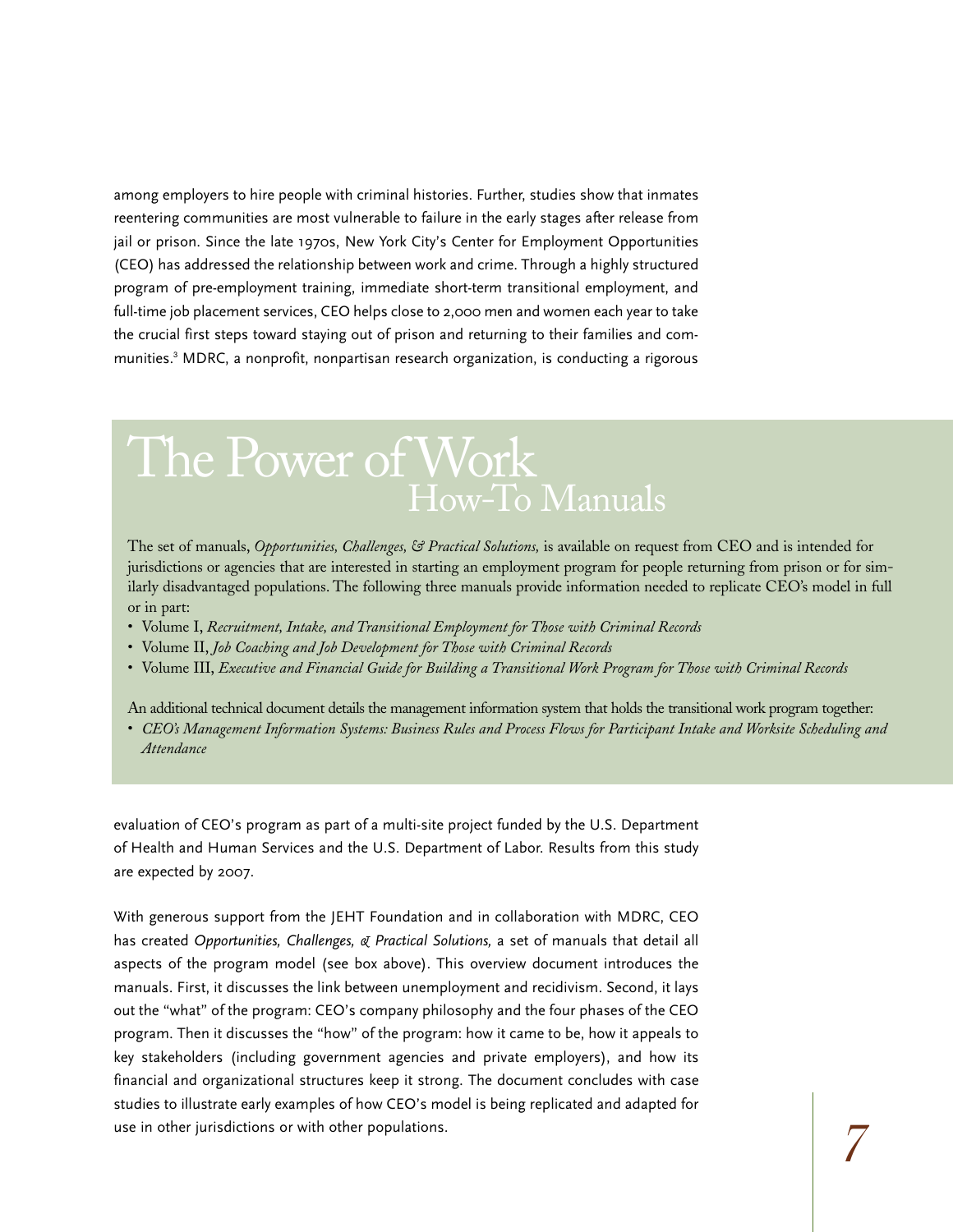### *The Problem:*  The Link Between Unemployment and Recidivism

For the more than 600,000 people returning home to their communities each year after serving state prison sentences, finding a job is among their top priorities. In addition to wanting to prove themselves and to support their families, they are often mandated to "seek, obtain and maintain employment" by the agencies that supervise them after release.<sup>4</sup>

Yet formerly incarcerated people face significant and multiple barriers to employment. Many people lack basic education and occupational skills, have limited or no work history, and can call on minimal family and community support systems. Further, a large proportion are members of racial and ethnic groups that experience employment discrimination. For instance, from 2000 to 2003, unemployment among black men in New York City increased 12.2 percent, compared with a 2.1 percent increase among white men.<sup>5</sup> Furthermore, only 60.7 percent of the city's black men were employed at the end of 2004.<sup>6</sup> Then there are the direct effects of incarceration: Studies have shown that employers consider individuals with criminal records to be among the least desirable job applicants.<sup>7</sup> Further, many states have enacted laws that prohibit people with prior convictions from working in certain jobs.<sup>8</sup>

Not surprisingly, most people returning from prison do not succeed. Failure often occurs quickly, generally within the first months after release from prison.<sup>9</sup> National statistics show that fully two-thirds of all those who are released from prison will be rearrested within three years. Moreover, more than 50 percent will return to prison or jail in that period.

There is little doubt that unemployment contributes to the cycle of incarceration of parolees. In New York State, for example, labor statistics show that 89 percent of people who violate the terms of their probation or parole are unemployed at the time of violation.<sup>10</sup> While the relationship between crime and unemployment is complex — many employed people also commit crimes — most studies agree that higher levels of earnings are associated with lower levels of criminal activity. If unemployment is strongly linked to reincarceration, employing formerly incarcerated people could play an important role in breaking the cycle.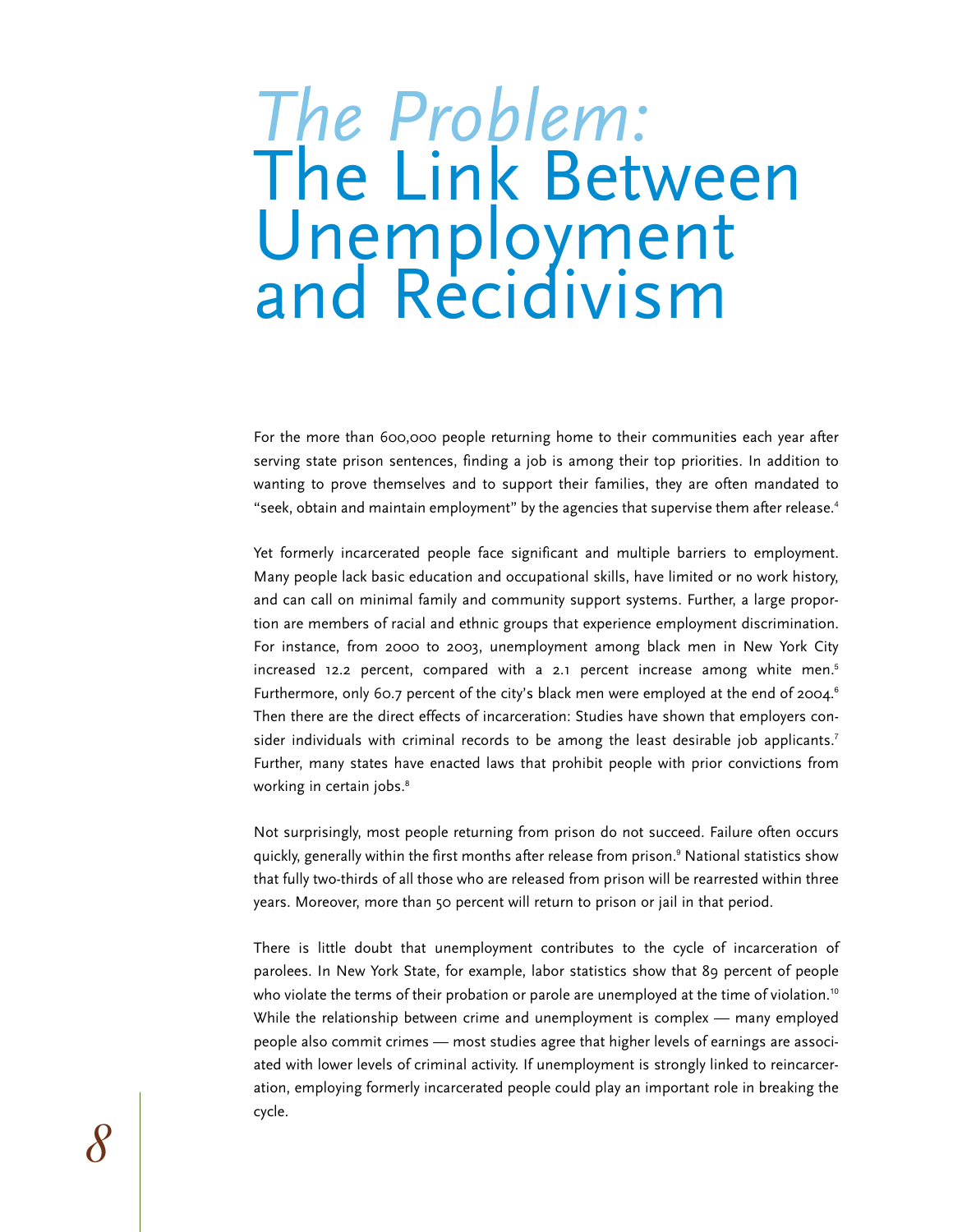## *A Promising Solution:* <sup>A</sup> Comprehensive Employment Program from Transitional to Full-Time Jobs

*What would happen if, instead of meeting immediate barriers to employment, people coming home from prison or jail were offered immediate paid transitional work?*



The Vera Institute of Justice created CEO as a demonstration project in the late 1970s to test this very idea: What would happen if, instead of meeting immediate barriers to employment, people coming home from prison or jail were offered immediate paid transitional work? The demonstration project ultimately evolved into CEO's signature Neighborhood Work Project (NWP). Through NWP, CEO becomes the first employer of people leaving prison: CEO pays them daily, at minimum wage, to work on crews that provide maintenance, landscaping, and light construction and demolition to government agencies. CEO does not stop at providing this transitional employment; while participants work on NWP crews, CEO's skill-building and job placement services help them move into permanent, unsubsidized, higher-paying employment. Since becoming an independent nonprofit organization in 1996, CEO has provided comprehensive employment services to many thousands of felony offenders under community supervision and has placed more than 8,500 people in unsubsidized employment.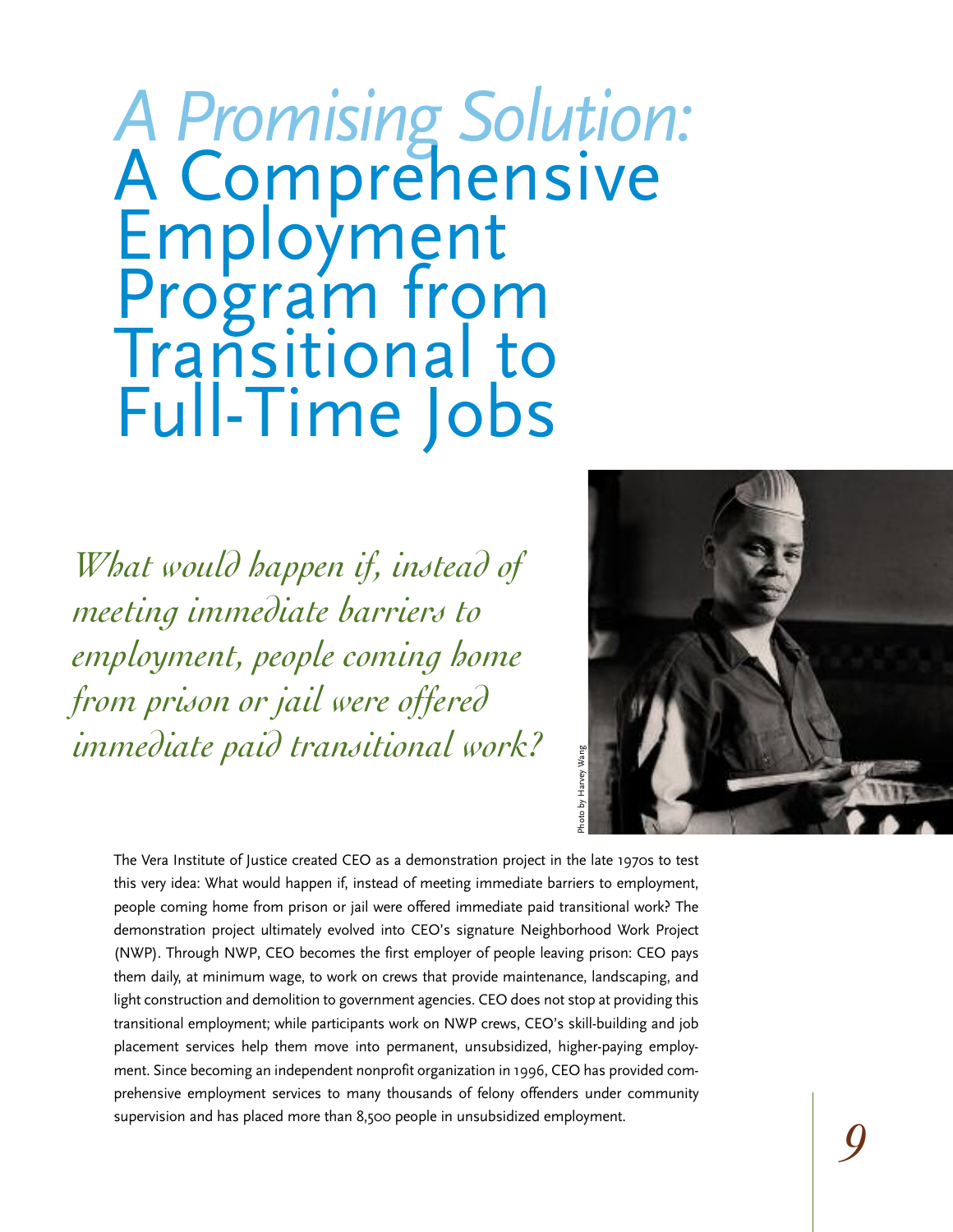The CEO model is characterized as follows.

- **Immediate work, immediate pay:** Within one week of enrollment, all program graduates have undergone a battery of surveys designed to assess their skill levels and match them to appropriate jobs, received four days of pre-employment training and job search preparation, met for an objective and in-depth one-on-one interview with an employment specialist, been assigned to a transitional work crew, and received a paycheck at the end of their first day's work.
- **Comprehensive services:** Transitional employment is only a means to achieving the ultimate mission: placing participants in meaningful, full-time, unsubsidized jobs. As a result, all clients who are enrolled in transitional work simultaneously receive job placement and retention services through CEO's Vocational Development Program (VDP). All clients are assigned a job coach, whose responsibility it is to provide support during the employment search and to help clients gain the skills needed to become "job-ready." Once job-ready, participants meet weekly with an employment specialist until they are placed in unsubsidized jobs. In addition to providing direct job placement support, VDP specialists also maintain alliances with organizations that specialize in areas unrelated to employment but critical to clients' success — such as outpatient drug treatment and housing.

Over time, CEO has come to recognize the importance of integrating other services into its transitional work model, to further support clients as they move into the workforce and community life. Examples include occupational skill-building in targeted industries that provide opportunities for formerly incarcerated people to pursue employment and career advancement; assistance in reconnecting clients with dependent children, including meeting child support obligations and other parental responsibilities; and personal skills development in areas crucial to success, such as conflict management and interpersonal communication.

- **Balanced commitments:** CEO's goal is to allow formerly incarcerated people to work and meet multiple other commitments simultaneously. Immediately after their release, participants are generally overwhelmed with expected and required commitments, such as reporting to their assigned parole officer, meeting such obligations as child support, attending drug treatment and similar programs, and fulfilling other necessary engagements and responsibilities. CEO provides clients with pre-employment training and immediate paid employment that is flexible enough to allow them to balance work and their other commitments in the community.
- **…With a focus on customer service:** One of the cornerstones of CEO's approach is its emphasis on customer service. In order to reach a unified goal, each department strives to satisfy its customer base. While the job coach's direct customer is the CEO participant, the employment specialist's customer is the employer searching for employees, and the work crew staff are responsible for completing the assigned work to the satisfaction of the facility.

According to CEO-collected outcome data, CEO's model has successfully moved recently<br>incarcerated people into permanent jobs. In an average year, 60 percent of clients who are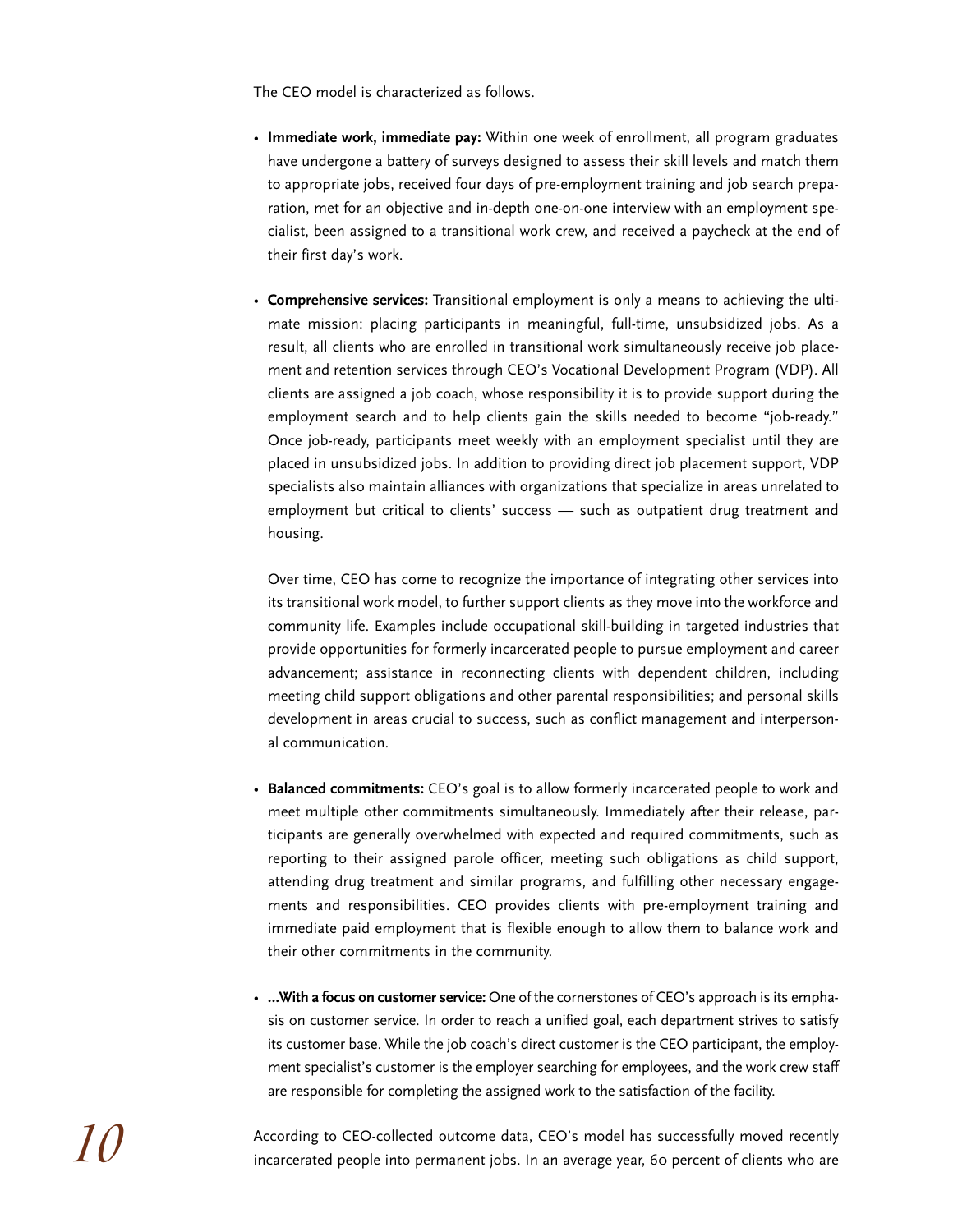matched with a job developer are placed in such jobs.<sup>11</sup> And CEO's analyses reveal that clients who are employed are less likely to return to prison. Of those who were not placed in jobs, 51 percent were reincarcerated within three years in New York State Department of Correctional Services facilities, mirroring the national average. Yet of clients who were placed in a job, only 30 percent returned to prison, and only 12 percent returned for a new crime (the rest returned for technical parole violations). People who held on to that job for one month returned to prison at a rate of 24 percent, while those who were employed for six months returned at a rate of only 13 percent.<sup>12</sup> The federally funded evaluation of CEO that MDRC is conducting is designed to provide definitive evidence about the program's effects. The study is using a random assignment design that will compare the outcomes for program participants with a control group of similar people who do not participate in CEO's transitional work and job development programs but may receive access to a staffed job resource room to assist them in searching for jobs.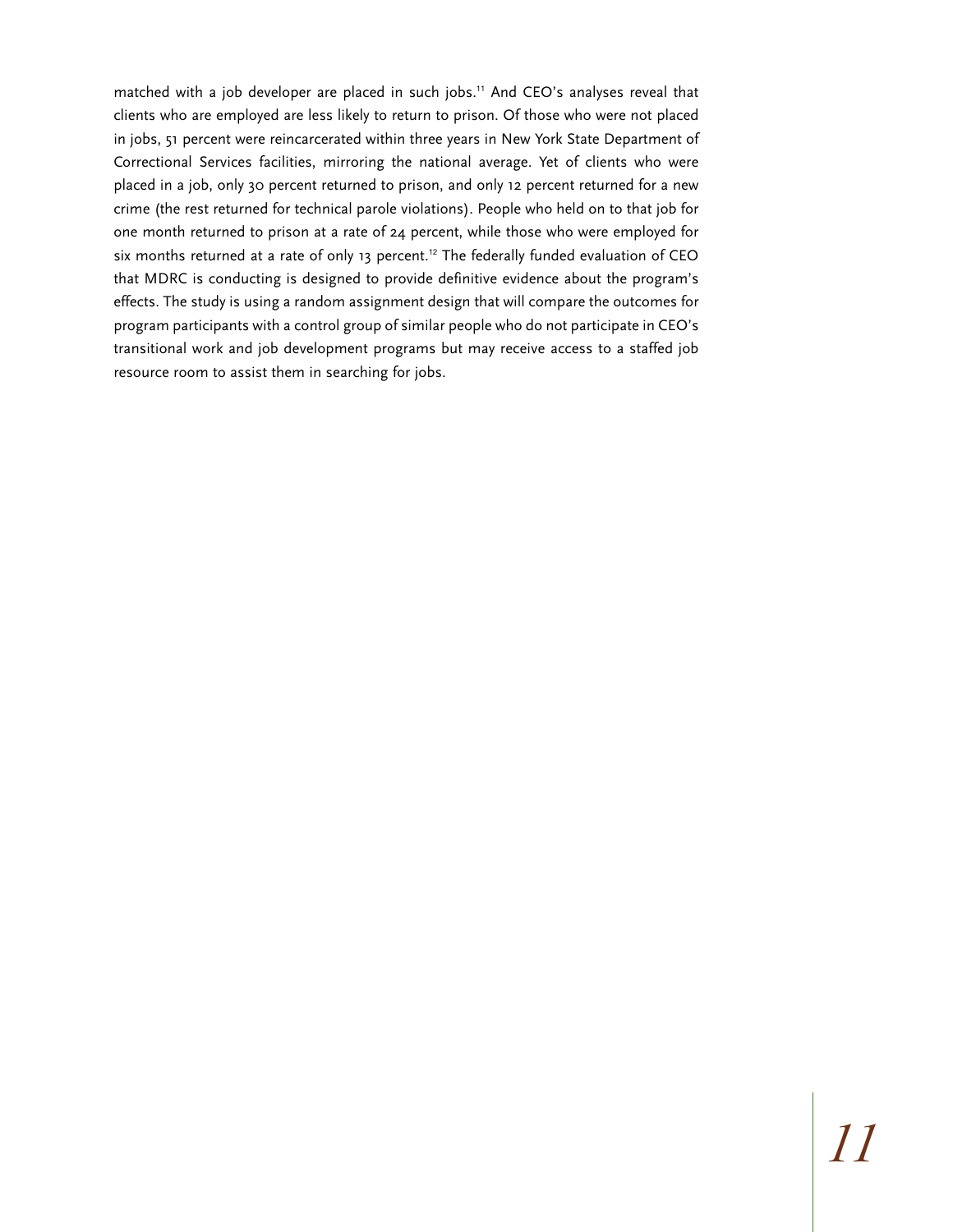# The CEO<br>Program Model

### The Philosophy Behind the Model: The "CEO CPs"

Employers consistently report to CEO that what they value most in potential employees are punctuality, a strong work ethic, good communication, and other "soft skills." Because these qualities and skills can help overcome the stigma of a criminal record, CEO's model is organized around building and reinforcing them from the moment that participants enter the program. At orientation and during the following week of pre-employment classes, participants are introduced to the "CEO CPs" — an abbreviation that is formed by the first letters of the five workplace behaviors described in the accompanying box about the CEO company philosophy. These behaviors are the cornerstone of participants' success throughout their working lives.

*Because … skills can help overcome the stigma of a criminal record, CEO's model is organized around building and reinforcing them from the moment that participants enter the program.*

> As the CEO CPs are being taught in the classroom, they are also being learned on the Neighborhood Work Project worksites. When performing work in



NWP teams each day under the guidance of a supervisor, participants experience — sometimes for the first time in their lives — what it means to get to work on time, to take direction from a supervisor, to be an appreciated co-worker, to work steadily throughout the workday, and to express themselves to their supervisor and co-workers effectively and respectfully. Through such "experiential learning," participants begin to change their workplace behavior.

This change in behavior is measured, every day. First, job coaches complete a Job Readiness Information Tool (or J-RIT) to get a baseline of each participant's job readiness. The behaviors that **12**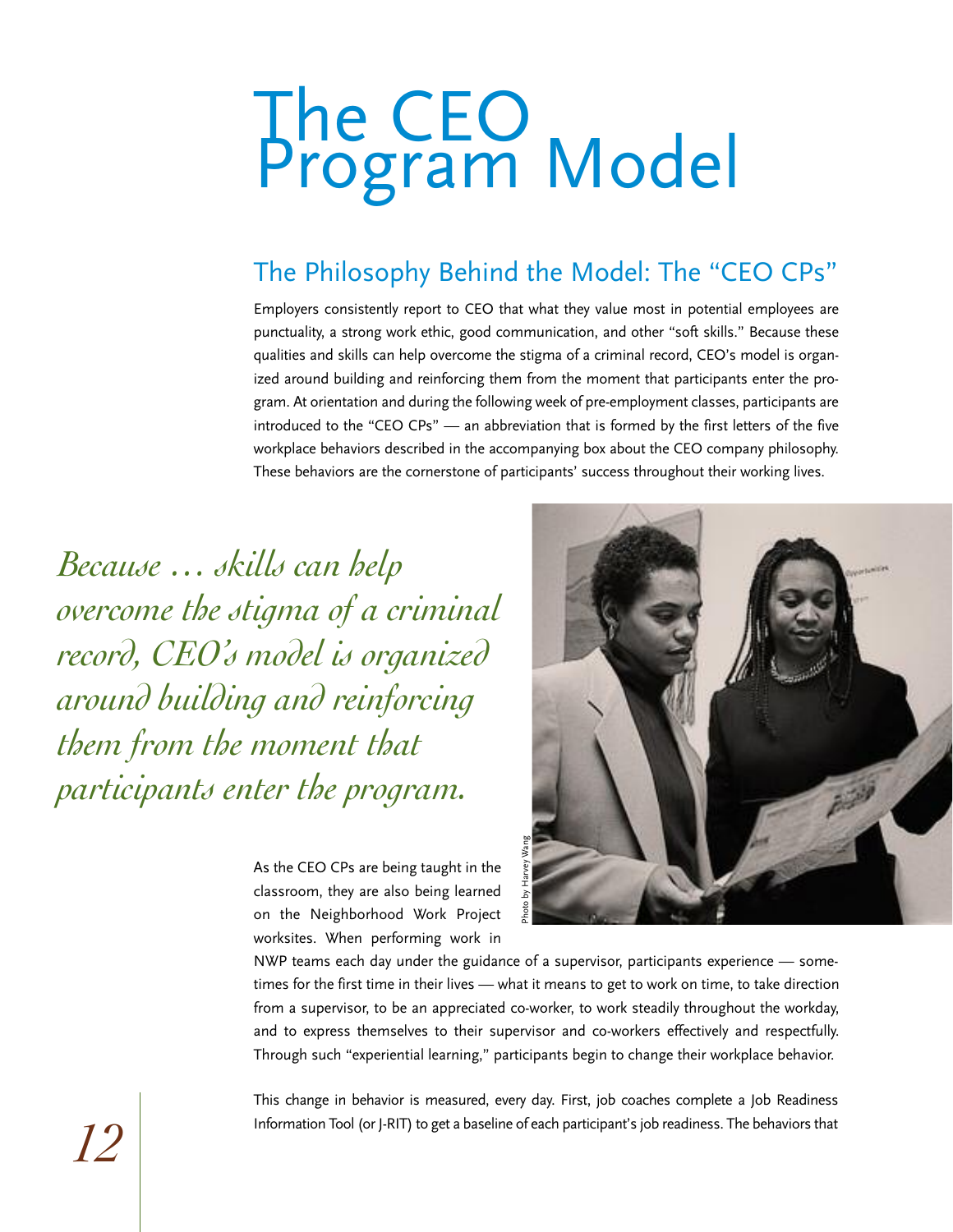are captured in the J-RIT are tied to the CEO CPs and continue to be evaluated each day through the "Passport to Success" (see page 15), a portable evaluation tool that the participant brings to the worksite. The Passport describes the behaviors associated with each of the CEO CPs and has a place for the site supervisor to rate the participant's daily performance of each behavior, using a scale from 0 to 2 (with 0 being below average, 1 meeting standards, and 2 exceeding standards). Since CEO instituted the Passport in 2005, staff have noticed the difference that such daily feedback has on participants' level of engagement: They strive to earn a 2 and do not like getting a 0. Meanwhile, job coaches use the Passport to determine when a participant is ready to see an employment specialist. In turn, employment specialists use the daily evaluations to market participants to employers. By reviewing the Passport, they can give employers concrete examples of how the participant is now demonstrating the workforce behaviors that employers are seeking.

### The Four Phases of the Model

CEO's programming proceeds in four parts that are designed to move participants toward full-time unsubsidized employment. These phases are discussed in greater detail in the set of manuals, *Opportunities, Challenges, & Practical Solutions.*

## The CEO Company Philosophy

- **C**ooperation with Supervisor: Follows policies, rules, and directions from supervisor with respectful attitude; asks constructive questions; takes responsibility to get things done well; maintains focus on objectives while dealing with distractions; exhibits ability to complete work independently.
- **E**ffort at Work: Stays constructively busy; is willing to do extra work; responds quickly to instruction; shows initiative; takes action to achieve quality results; seeks ways to maximize performance; meets deadlines and achieves productivity standards.
- **O**n time: Is ready to work at start time (in the morning and after breaks); works up until scheduled dismissal time; gives supervisor advance notice in the event that time off is needed; avoids excessive absences from work.
- **C**ooperation with Co-Workers: Is a team worker, helpful, and works toward a common goal; has a positive outlook; sets his or her own achievements in the context of the larger group goal — offers to help others when tasks are completed ahead of schedule.
- **P**ersonal Presentation: Communicates positively (both verbally and nonverbally) and is an active listener; has good physical energy; dresses appropriately; makes eye contact; smiles — shows a friendly face; presents self in a confident manner; conveys ideas clearly and organizes thoughts well; uses the appropriate communication style for a workplace setting can express self without the use of profanity or street-isms even when angry or upset.
- **Recruitment, intake, and pre-employment classes:** After participants are recruited into the program, they engage in intensive classroom-based pre-employment training for four days.
- **Paid transitional employment** occurs four days per week after completion of training.
- **Job coaching, development, and placement** services are offered by trained vocational specialists one day per week.
- **Ongoing and post-placement support** begins when a participant starts the CEO program and continues after placement in a job, for up to 12 months.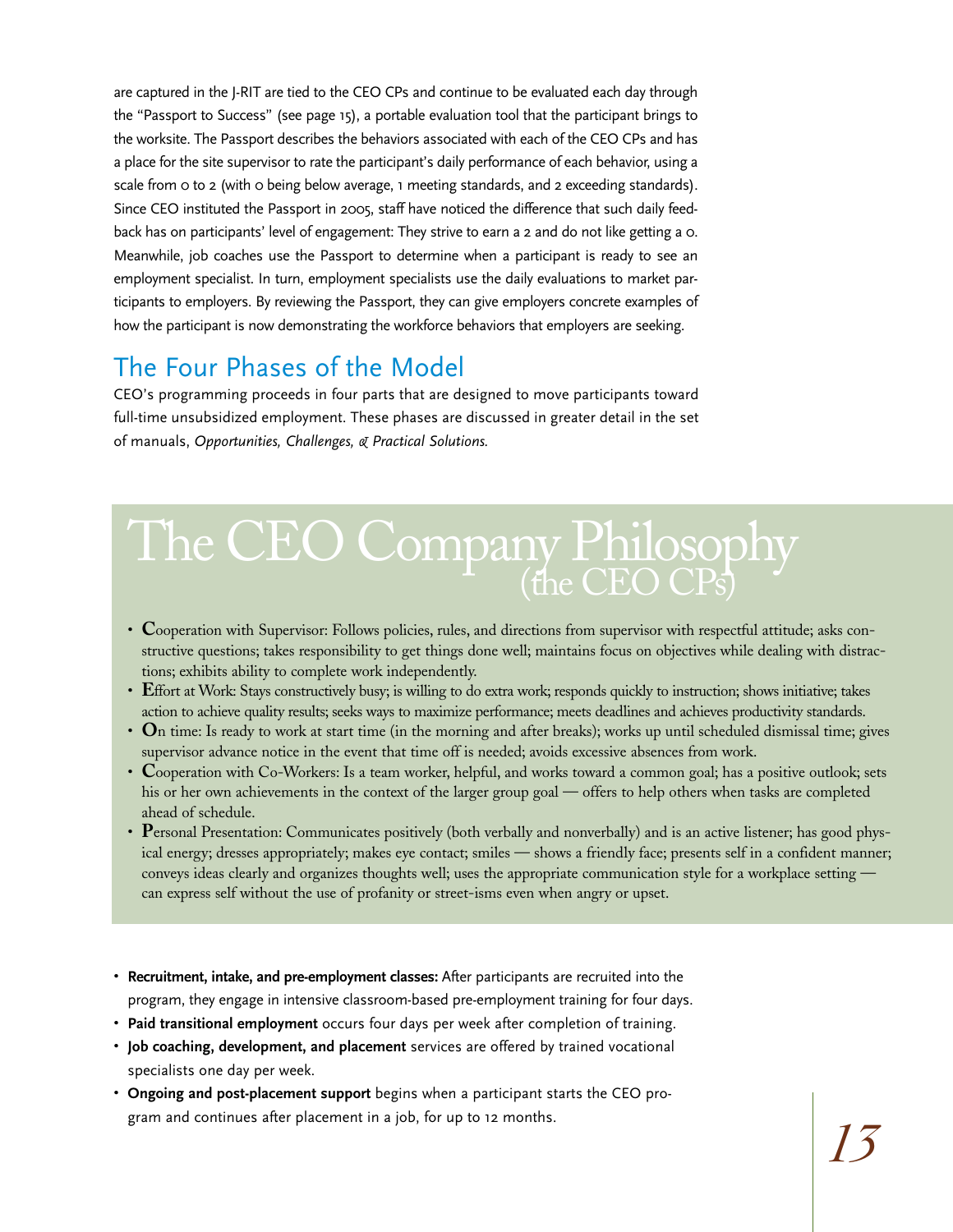### *Recruitment, Intake, and Pre-Employment Classes*

CEO participants are referred directly to the program by the New York State prison system. Approximately 40 percent of CEO's clients are New York City-bound Shock Incarceration parolees who are mandated to report to CEO on release.<sup>13</sup> The remaining 60 percent of participants are referrals from parole officers, who learn of the program through the efforts of CEO's recruitment unit. Recruiters visit parole bureaus to educate parole officers about the value of CEO's comprehensive services — from immediate transitional work to job placement. If parolees call or come to CEO directly, they are asked to obtain a referral from their parole officer before being accepted into the program.

CEO excludes very few people from its program. A participant must be able physically and mentally to perform the functions required on transitional worksites. All but the most serious violent



offenders are accepted.<sup>14</sup> There are no skill, educational, or attitudinal requirements. Less than 40 percent of the target population have a General Educational Development (GED) certificate or a high school diploma. The Test of Adult Basic Education (TABE) is administered at intake; average reading and math scores range from sixth to seventh grade.

Once recruited into the program, participants must have documentation to prove that they can

work in the United States — CEO is, after all, their employer of record. CEO is adept at assisting participants in securing this documentation, especially proof of a Social Security number.

The participant's first week in CEO takes place in the classroom, where the process of building self-confidence about work begins. One of the crucial components of pre-employment training is a module in which participants learn and practice how to answer questions about their convictions while on interviews for permanent positions. Participants also engage in interactive exercises to improve their decision making, goal setting, verbal/nonverbal communication, and interview skills. The exercises are designed to complement the on-the-job training that clients receive during their first transitional work experience. On successful completion of pre-employment training, each participant is assigned to a work crew and given a scheduled appointment day for the fol-**14** lowing week to come to CEO's main offices and begin the search for permanent employment.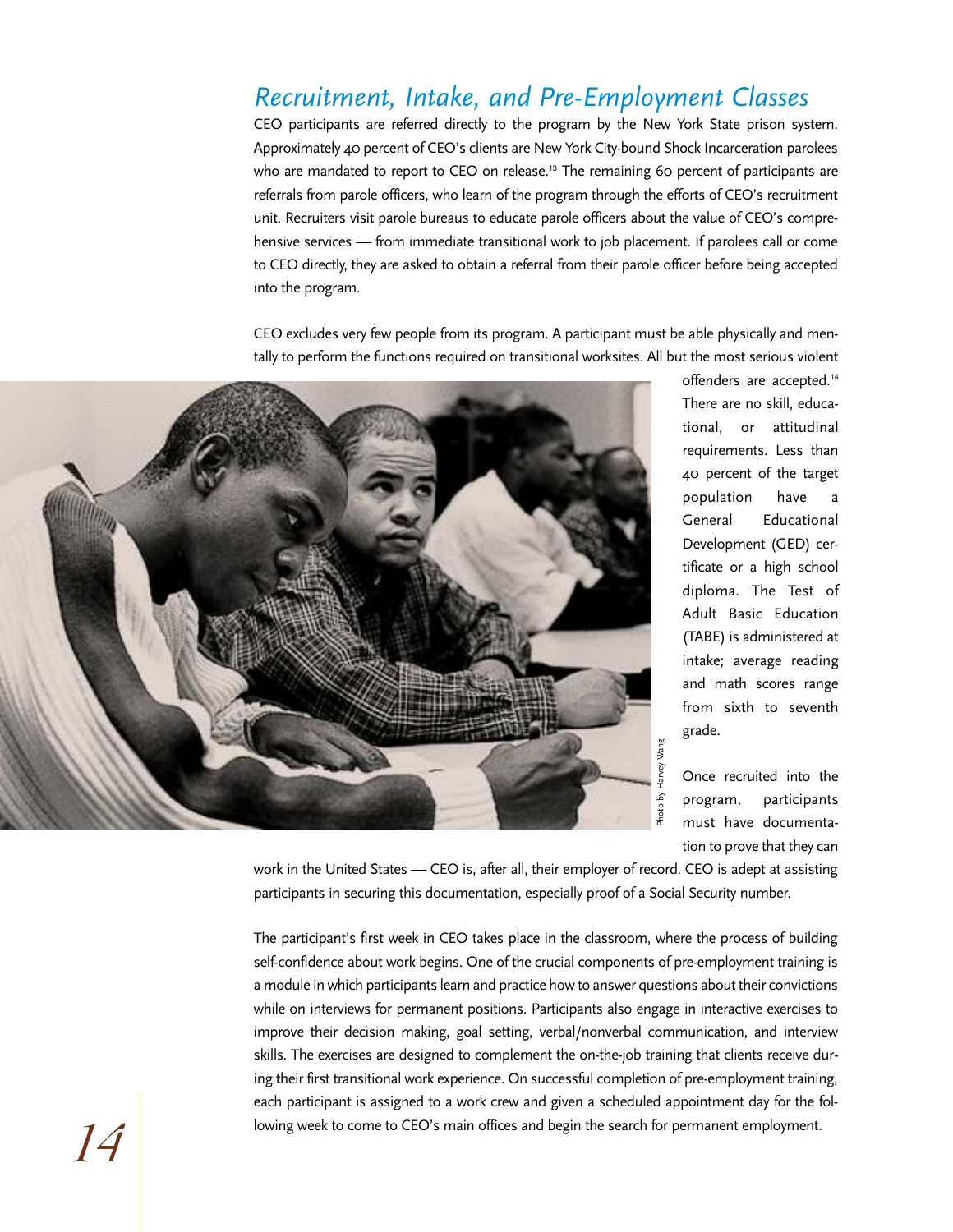### *Paid Transitional Employment: The Neighborhood Work Project (NWP)*

NWP participants are assigned to work crews for four days each week, providing maintenance and repair services, groundskeeping and landscaping, and minor construction and demolition for government facilities and other public entities. Participants are paid the New York State minimum wage, every day, for a seven-hour workday. The NWP experience helps people develop marketable work habits and skills, along with the self-esteem associated with having money for daily expenses. To ensure that participants' other commitments can be met during the week, NWP also offers flexible scheduling (for example, either day or evening work).

### Passport to Success



### *Job Coaching, Development, and Placement*

Participants meet first with a job coach during their week of pre-employment training, and they get an in-depth assessment, including an employment and social history, a review of their interests and goals, risk factors and barriers to employment, and other personal data relevant to developing a vocational plan. Job coaches also complete the Job Readiness Information Tool (J-RIT) at this time, to get a baseline level of each participant's job readiness. Generally within two weeks of beginning transitional work, a participant's job coach will determine whether he is job-ready, based on the daily Passport to Success evaluations and interaction with the client — and with the site supervisor when necessary. Job-ready participants meet with CEO's staff of experienced employment specialists, who help connect par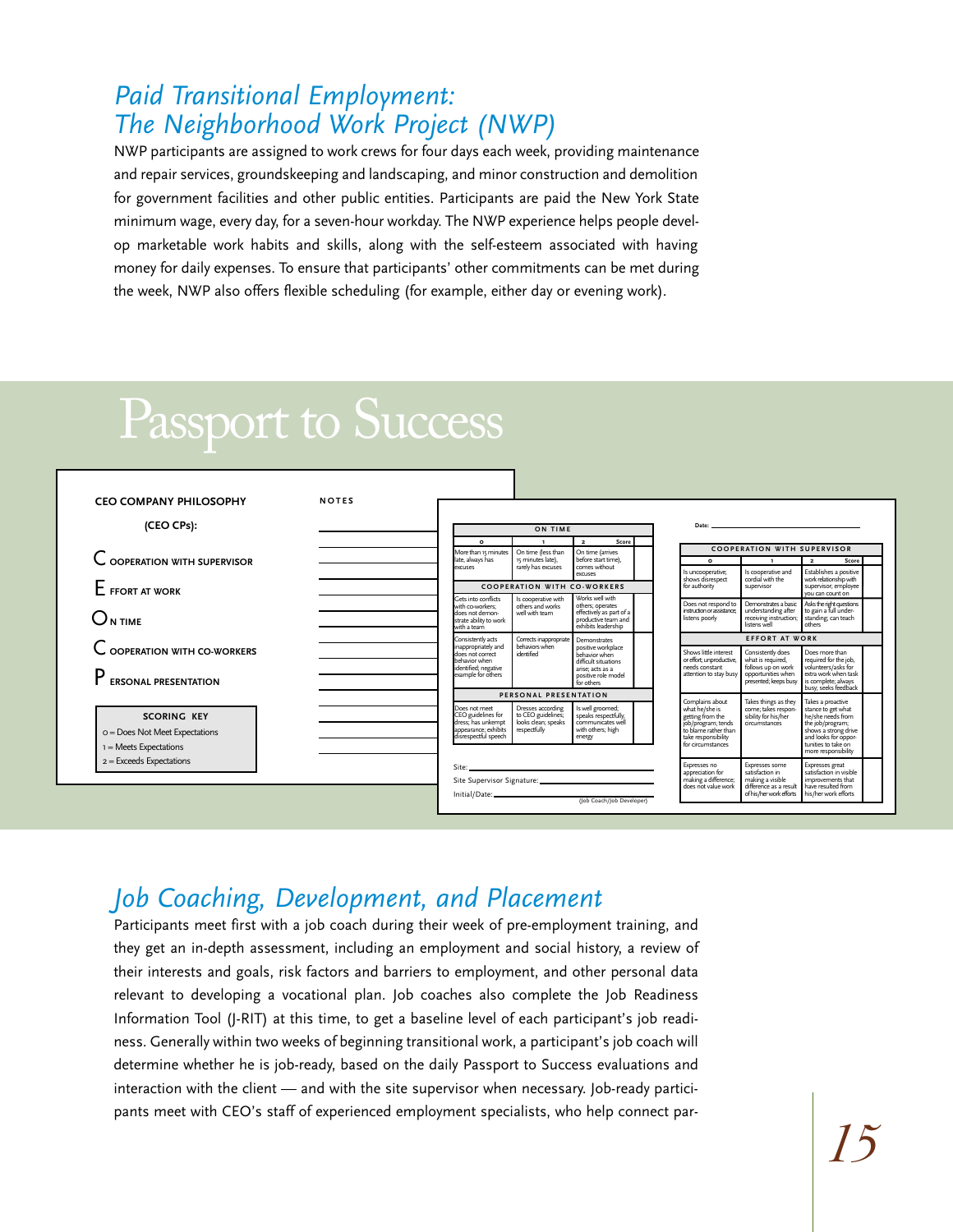ticipants with jobs that are suited to their individual interests, skills, and abilities while also ensuring that those jobs are consistent with labor market trends and conviction histories.

CEO's employment specialists work with over 150 private sector companies. There is a range of industries, but the majority of clients are placed in customer service, food service, office support, manufacturing, and semi-skilled trade jobs. Employment specialists strive to place clients in jobs that offer competitive wages, fringe benefits, and career growth opportunities. Placement wages range from the minimum wage to \$30 per hour, and wages at first placement depend primarily on the participant's prior work experience and skill level. The average wage is \$8 per hour.



### *Ongoing and Post-Placement Support*

CEO has created program elements that provide additional support for clients while they are in the program and afterward. Examples of such programming are the Responsible Fatherhood Program, Occupational Skill Building, and the Rapid Rewards Program.

- **The Responsible Fatherhood Program.** CEO's population is 90 percent male, and the majority are fathers. Slightly less than half of CEO's participants have some form of child support order or are being sought by the child support enforcement system. To assist participants in reestablishing ties with their children after incarceration and to navigate the child support system, CEO created the Responsible Fatherhood Program. The program helps fathers modify child support payments to an amount that they can pay, in accordance with the size of their paychecks; provides values-driven workshops that stress parenting skills; and hosts events to encourage parental bonding.
- **Occupational Skill Building.** CEO offers selected clients two short-term courses Information Services and Customer Service — that are designed to teach hard skills that are useful across a spectrum of industries and job titles. Information Services provides basic instruction in using a computer; Customer Service provides training that helps clients learn how to work with customers in fast-paced, relationship-driven environments, such as restaurants and supermarkets.
- **Rapid Rewards Program.** As noted above, the longer that CEO participants remain employed, the less likely they are to return to prison. This relationship between job retention and reduced criminal activity suggests a need for effective employment retention strategies. CEO's newly established Rapid Rewards Program provides incentives to participants who remain employed at 30-day milestones, for up to a year after placement. The incentives are tied to the needs of working people who are trying to make ends meet on an entry-level salary, such as transportation and supermarket vouchers. Finally, CEO  $\left| {\left| 6} \right| \right|$  is intensifying its post-placement counseling efforts to influence longer-term attachment  $\,$  to the labor market.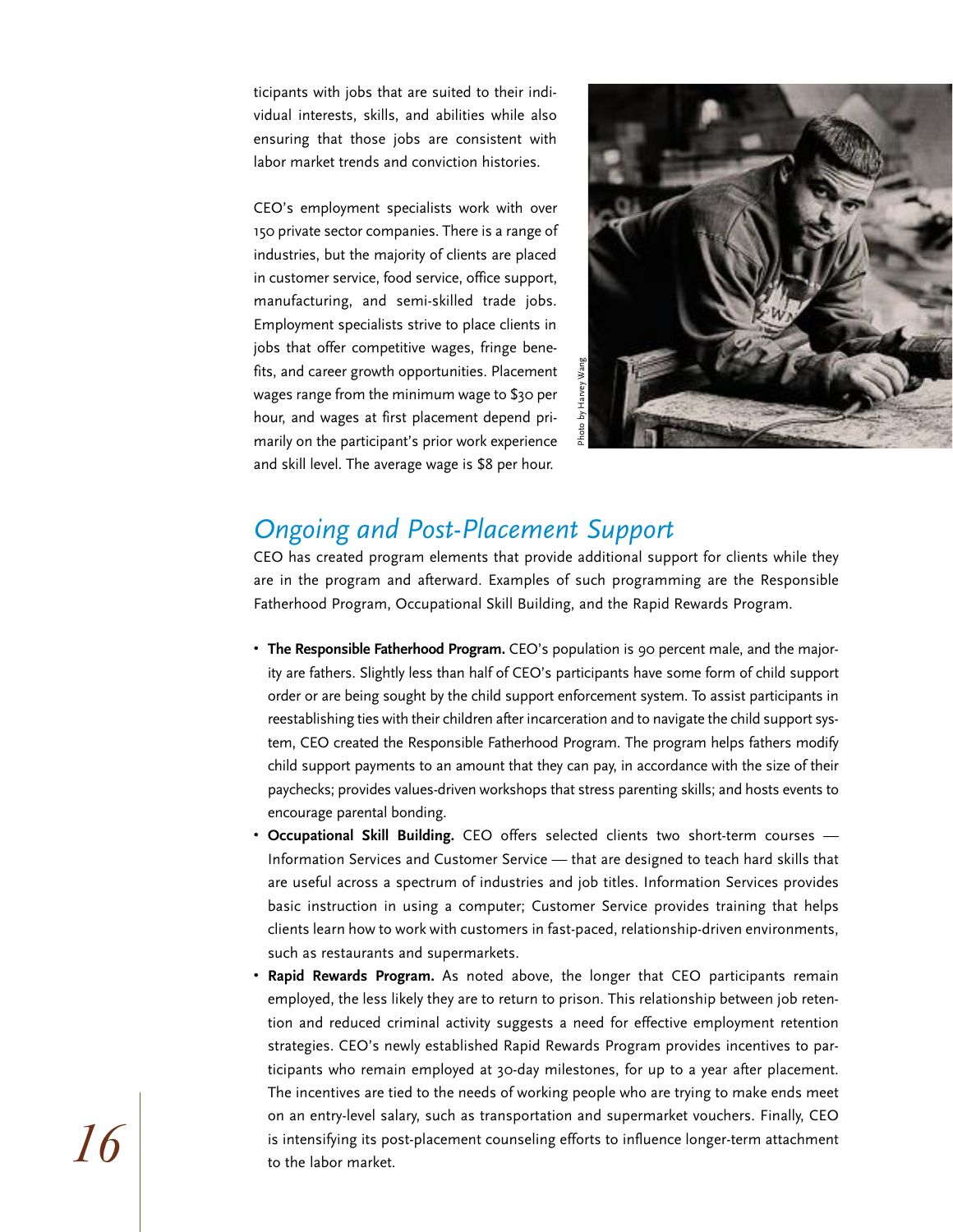## *The Foundations of CEO:* Keys to Successful Implementation

*CEO applicants are better dressed, more courteous, and generally, better prepared.* — Pathmark Customer Service Manager



CEO has identified three principal keys to successful program implementation: (1) building positive relationships with key stakeholders, including the criminal justice system, city and state agencies that hire CEO work crews, and private employers who use CEO as a human resources service; (2) developing an innovative and self-supporting financial structure; and (3) creating strong operating systems and staff structures. Each is described briefly below (and expanded upon in the how-to manuals available from CEO).

### Positive Relationships with Key Stakeholders: The Importance of Mutual Benefits

CEO has developed a number of close, positive relationships with its key stakeholders, and these relationships have been crucial. They were formed when CEO stepped in to provide a critical program element — post-release employment — to an important New York State initiative: the creation of Shock Incarceration programs, or boot camps, to reduce prison crowding in the late 1980s.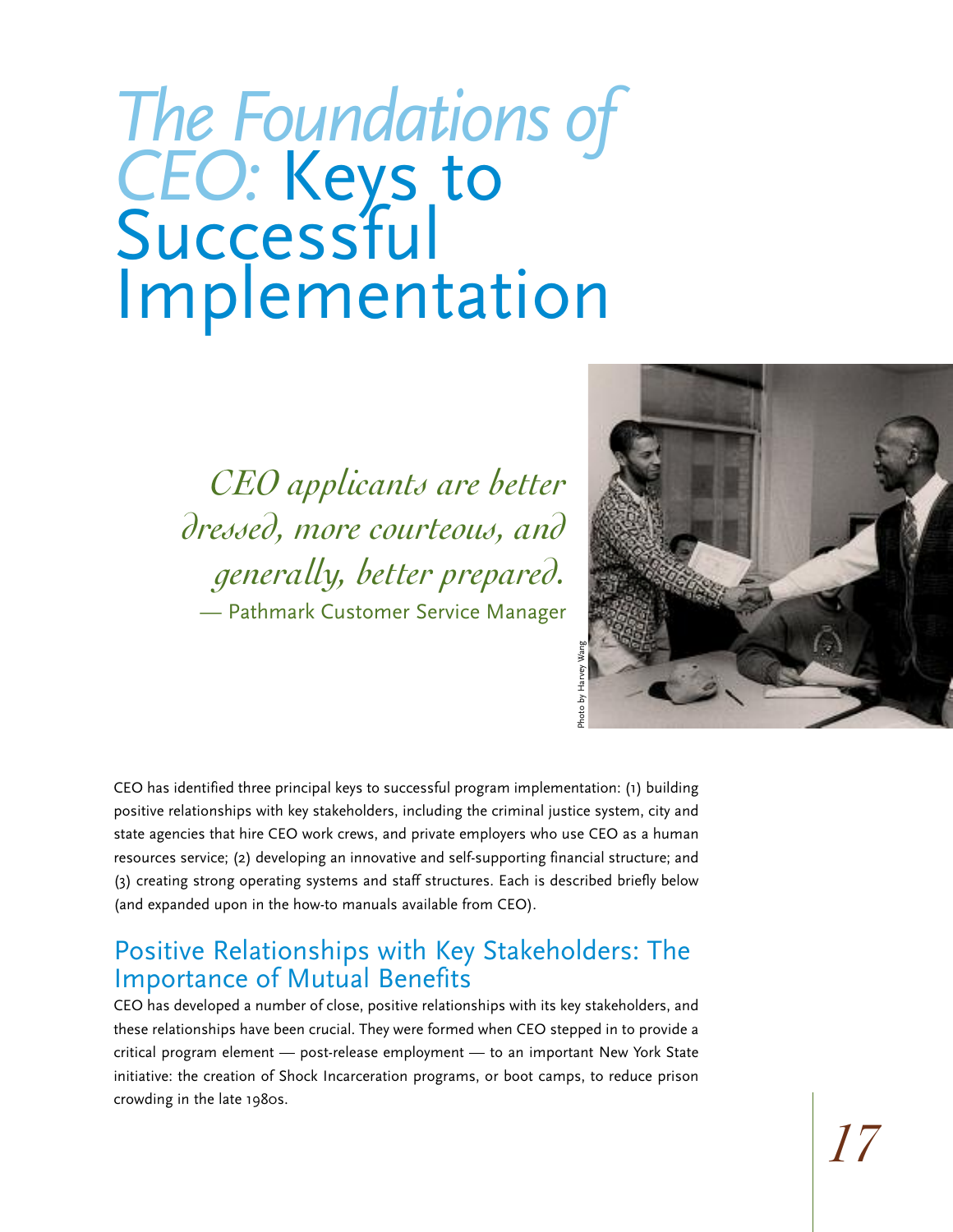In the late 1980s, New York's economy was in decline, and budget reductions were required throughout the state. Prisons were crowded as a result of mandatory sentencing laws and changes in drug enforcement policies. The cost of housing inmates was forcing reductions in other critical service areas, such as education and health care. Partly in response to these pressures, the governor authorized the creation of boot camps for non-violent inmates — a program that became known as "Shock Incarceration." The program served several needs. First, it provided a way to decrease the demand for new prisons during an economically stressful period; early release would reduce the average prison stay to six months. Second, early release would be publicly acceptable, given widespread approval of the military aspects of boot camps.

CEO was then under the management of the Vera Institute of Justice and had been in existence since the late 1970s, providing day-labor opportunities for people recently released from prison. But CEO and the New York State Division of Parole saw an opportunity to enhance the new Shock Incarceration program by providing CEO's services (immediate transitional work and longer-term job development) to all graduates of the program. Without aftercare — and employment as a critical component — there would be a greater likelihood that Shock Incarceration graduates would return to prison, offsetting the beds and dollars that would be saved through early release. New York's Executive Director of Parole and the New York State Budget Office made the case for the CEO program and met with the heads of other state agencies to secure support for its work crews. As a result, CEO's current program structure was created: CEO became the managing agent for the Division of Parole's transitional employment services for all boot camp graduates, and a financial structure was created within the division's budget to receive and distribute work crew revenue from the various government agencies that received and paid for work crew services.<sup>15</sup>

The Division of Parole has remained among the strongest of CEO's key stakeholders because the two continue to benefit each other. Parole officers appreciate that CEO provides immediate, paid work for the people under their supervision and that it helps them secure permanent jobs. In turn, CEO understands that its participants have obligations to the Division of Parole: reporting to their parole officers, participating in such programs as substance abuse treatment, and keeping a curfew. CEO is mindful of these obligations and organizes its program operations so that they do not conflict — for example, by offering day and evening worksites and by placing participants in jobs that do not conflict with their other obligations. Partnering with the Division of Parole ensures that CEO receives a steady stream of clients, and it also permits parole officers to visit CEO's classrooms and worksites, to motivate clients to participate fully in the program.

Mutual benefit fuels the relationship between CEO and another set of key stakeholders: the city and state agencies for which CEO's work crews perform services. These include multiple sites of the City University of New York, the city's Department of Citywide Administrative Services (which maintains the courthouses and other large public facilities), and the Department of Transportation. For these agencies, CEO provides a reliable, productive, and flexible labor pool at a competitive cost that because of a unique financial arrangement (described below) — allows work to be performed that otherwise would remain uncompleted because of lengthy procurement processes. In turn, CEO gains sites at which its clients can get work experience and earn a daily paycheck.

Other key stakeholders are private employers who use CEO as their own (free) human resources  $\mathcal{P}$  department. These employers value CEO's screening of applicants, which reduces the burden on the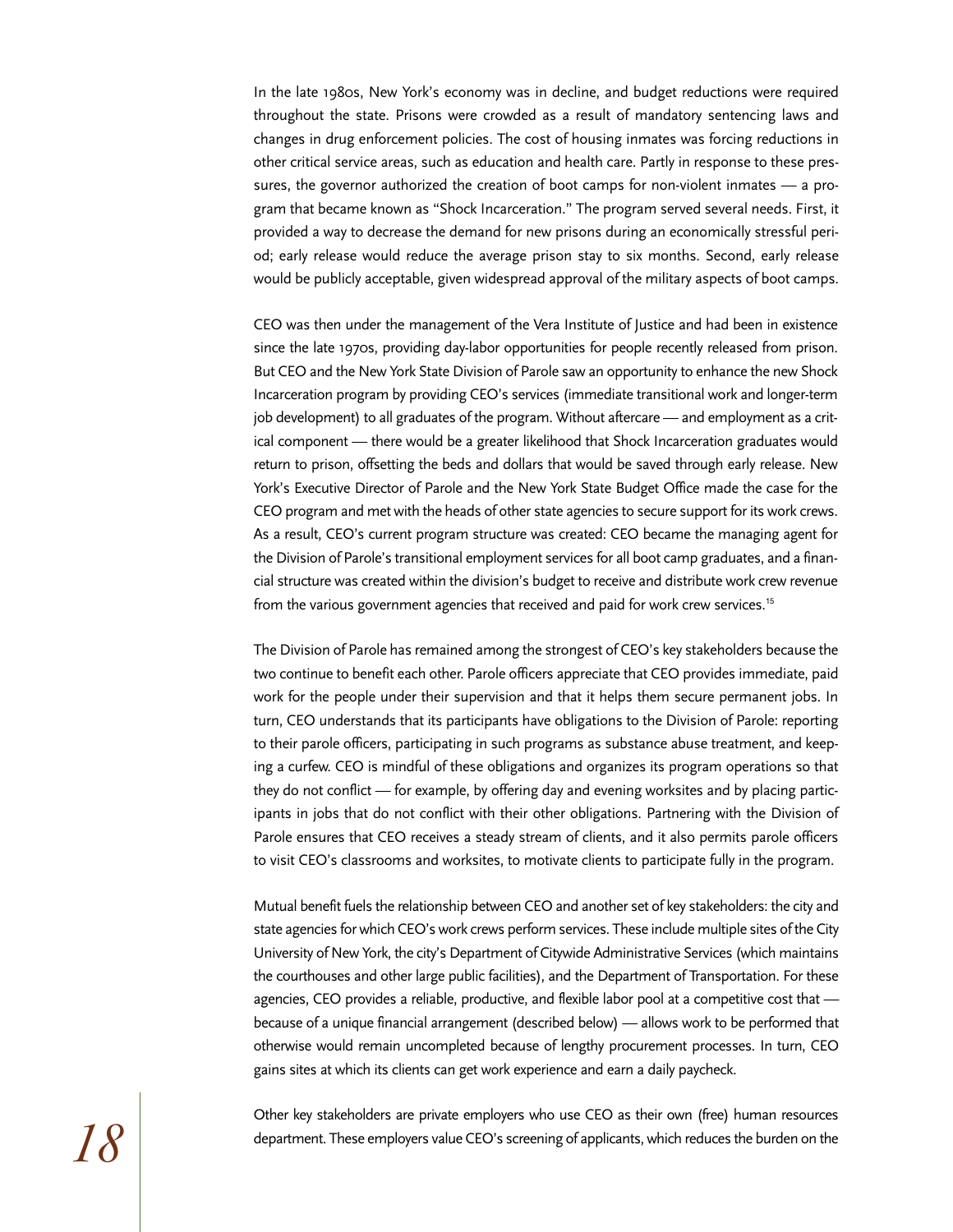staff involved in hiring. The employers know that CEO candidates, during their time in NWP, have already demonstrated such basic workplace skills as punctuality and the ability to follow instructions. MariLou Schmidt, a Customer Service Manager for Pathmark, sums up the employers' perspective: "CEO applicants are better dressed, more courteous, and generally, better prepared."

Once CEO participants are hired, the program's employment specialists monitor job performance through regular site visits and other post-placement services that keep the employer satisfied; staff respond promptly to employers' requests and concerns. Further, for employers who hire formerly incarcerated people, CEO insures its participants for up to \$25,000 under the federal bonding program, at no cost to the employer. Employers can also take advantage of a variety of tax incentives, including the Work Opportunity Tax Credit (WOTC) and the Empowerment Zone Employment Tax Credit (EZ ETC). CEO handles all the paperwork, at no additional cost.

### Success: A Client's Perspective

Donal Farley, CEO's champion at the City University of New York, attributes the program's early success with the CUNY system to four factors:

- *The supervision and responsiveness of CEO's management.* A constant throughout the program has been the availability of CEO's Director of Field Operations, the Director of Transitional Services, and, if necessary, the Executive Director to smooth over any difficulties that arise on the worksites. The relationships with each of the CUNY colleges began with a meeting between one or two of these CEO managers and the school's Vice President for Administration.
- *The easy access to the program via reduced paperwork and bureaucracy.* The CEO program has never added paperwork or hassle to the school's already heavy administrative burden. Thus, a key to success is targeting a network of government agencies that is characterized by high administrative volume (such as the parks or highway authority, the court system, or the community college system) and offering an easy-to-use, highly effective option for on-site work.
- *The perception of added money for campus budgets.* CUNY Central financed the first few work crews to "push" those crews through, so that later — when the system and supervision had proved effective — campuses were willing to contribute money from their own budgets, which "pulled" more crews online.
- *The boot camp population.* Discipline and strictness have made these CEO graduates easier to work with on-site. Mr. Farley notes that the rare unpleasant incident was positively resolved through intervention by CEO senior managers.

Finally, formerly incarcerated people (CEO's most numerous stakeholders) benefit from, and give back to, the organization. They receive immediate work for immediate pay while learning vital workplace behaviors that — for most people who engage in the job development process — lead to employment. They give back their energy, their experiences, and their wisdom. And their word of mouth convinces other people who are coming home from prison to ask their parole officer to refer them to the CEO program.

### A Self-Supporting Financial Infrastructure

"Daily pay for daily work" is a hallmark of CEO, and the provision of a daily paycheck to participants is one of the most important benefits of the program model. People who are *19*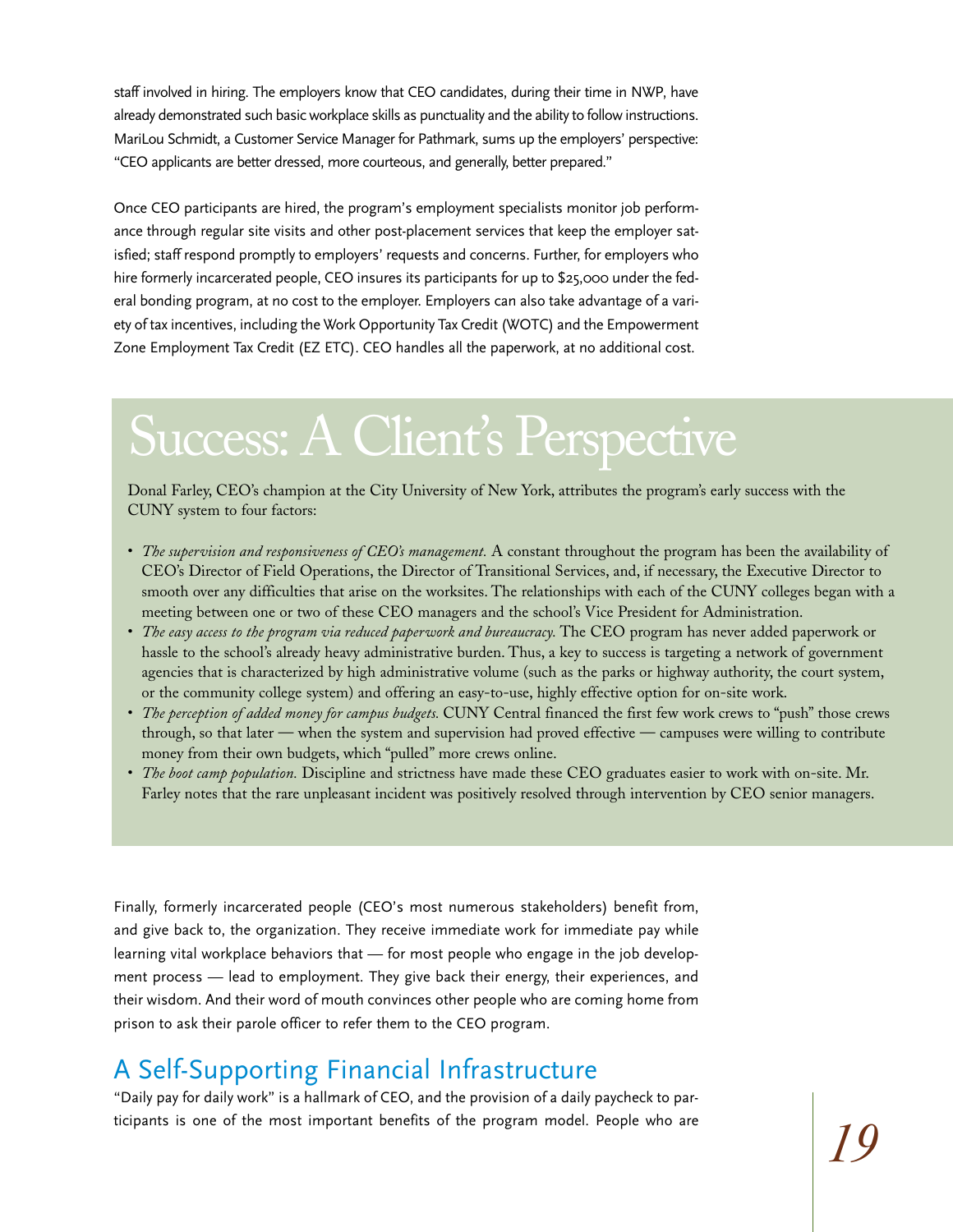released from prison often do not have enough cash to cover their basic expenses for two weeks, until a paycheck arrives. Paying participants daily gives them immediate material compensation for a job well done.

To ensure that participants receive this much-needed support, it is critical that CEO maintain a healthy cash flow at all times. Its robust financial infrastructure has two main parts: First, and most important, is an Internal Service Fund (ISF) housed in the New York State Division of Parole, which acts as a revolving fund for the transitional work crews; second is the impact of the ISF on CEO's cash management.

In governmental budgeting, an ISF accounts for the financing of goods and services that one state agency provides to other state agencies, institutions, or governmental units on a cost-reimbursement basis. CEO's fund was modeled after New York State's Correctional Industries Fund, which supports the manufacture of furniture, clothing, and other products inside prisons.16 CEO's transitional work program is an earned income model, with revenue provided by the public institutions that use CEO's work crews. These agencies pay CEO through their existing maintenance and repair budgets. Surpluses are often generated in these budget lines due to the time-consuming processes required by state procurement policies. With the Division of Parole's ISF, these processes are not required, because of the intergovernmental nature of the transactions. The fund works as follows:

- 1. CEO, acting as managing agent for the Division of Parole, provides services to a state agency (such as the Department of Transportation).
- 2. The Division of Parole uses the ISF to reimburse CEO for its expenses.
- 3. The state agency reimburses the Division of Parole.
- 4.The Division of Parole deposits the revenue into the ISF.

This approach gives government agencies a quick and convenient way to get services using existing funds that otherwise would go unspent on maintenance and repair; the system supports a healthy cash flow for CEO, which avoids becoming a "bill collector," since agencies deal directly with the Division of Parole; and hundreds of parolees are put to work at minimal cost to the state.<sup>17</sup> The ISF structure allows state and city agencies to get work done by professionally managed crews without having to waste time or money on burdensome procurement processes.

### Strong Operating Systems and Staff Structure

Running a program like CEO's requires strong operating systems — both human and computerized — and a dedicated staff who understand the mission of instilling positive workforce behaviors in clients who are sometimes difficult to reach.

#### *Operating Systems*

The backbone of CEO's fielding of work crews is its Network for Information Gathering Evaluation and Learning (NIGEL) system, a custom-built computerized application to track clients and schedule worksites. NWP currently operates 35 to 40 worksites in all five boroughs of New York City. Sites can be added, closed, and edited using the system (see the NIGEL Site Screen below). Currently, a total of 220 participants work at NWP sites — there *20*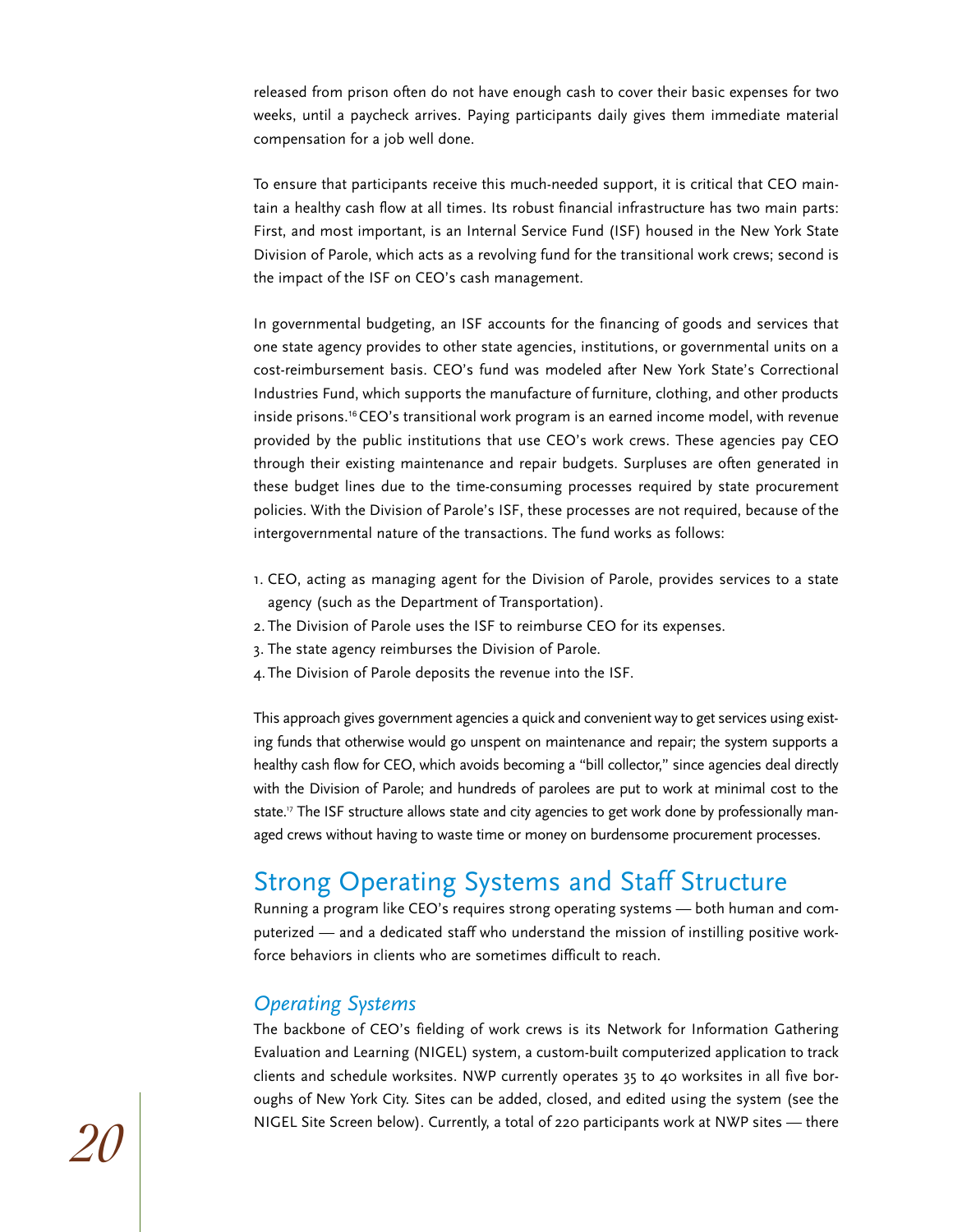### NIGEL Site Screen



are 150 participants working at 20 to 25 day sites and about 70 participants working at 10 to 15 evening sites. Work assignment begins with the scheduling and confirmation process.

The scheduling process requires participants to call the Data Department and request a job assignment. The Data Department fields calls and assigns participants to specific worksites. It then generates a list for each of the active sites that includes the names of all participants, their job coaches, and their parole officers. It is then the participant's responsibility to arrive on time at the scheduled worksite. Site supervisors check and call in attendance, and then the Data Department transmits a confirmed attendance list to the Payroll Unit, which generates checks, sorts them by worksite, and gives them to a CEO driver for distribution that afternoon. The site scheduling system also maintains a scheduled appointment day for each participant to seek permanent employment, with the aid of job coaches and employment specialists. Participants cannot schedule themselves for transitional work on that appointment day, and, if they miss their appointment, they cannot get rescheduled for transitional work without the intervention of their job coach. This ensures a proper balance between transitional work and full-time job development.

#### *Staff*

CEO's staffing structure reinforces the program's goal of helping formerly incarcerated people learn to work. This is particularly clear in two staffing features. First, CEO employs its work crew supervisors directly, instead of having its participants be supervised by staff employed by the agencies at the worksite. CEO thus controls the supervision and training of participants and can ensure that the CEO CPs are taught and reinforced at the worksites. Second, approximately onethird of CEO staff were formerly incarcerated themselves. These staff members often serve as role models for participants. CEO also demonstrates to participants and employers that it "walks the walk" — it not only *says* that formerly incarcerated people can be good employees and can make valuable contributions to an organization, but it also *shows* that it means what it says.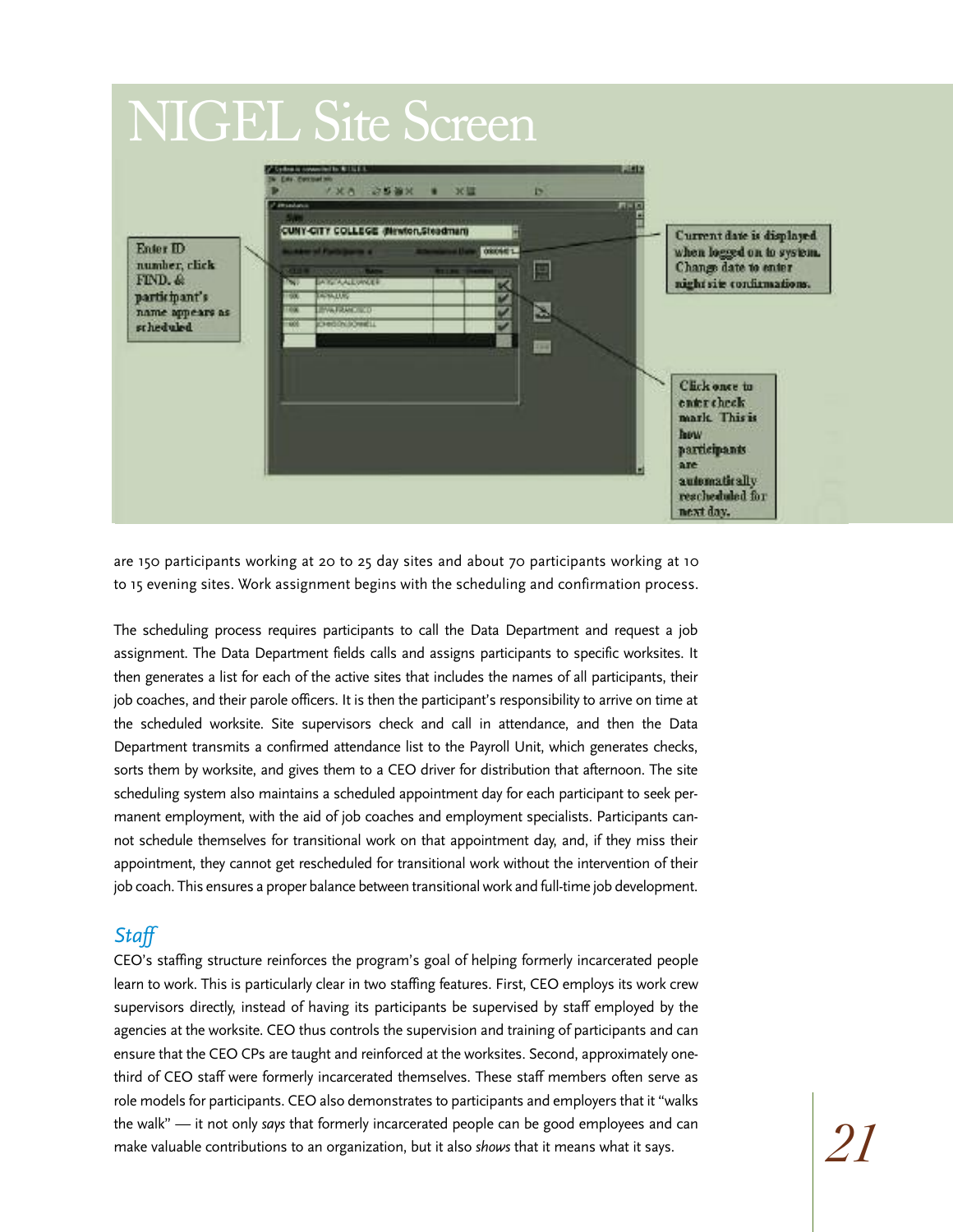## Building on CEO's Promise

*CEO has placed more than 8,500 formerly incarcerated people in jobs in New York City over 10 years.*



By following the model described above, CEO has placed more than 8,500 formerly incarcerated people in jobs in New York City over 10 years. This track record has brought the organization new support. In fall 2004, with support from the Edna McConnell Clark Foundation, CEO completed a comprehensive business plan that will chart its course over the next decade. The organization's key goals include refinements to the program model, to enhance outcomes for participants; creation of a groundbreaking Learning Institute to facilitate research and innovation and to disseminate CEO's work; and a variety of capacity-building initiatives to strengthen CEO's infrastructure and meet increased demands. A significant portion of the business plan is being underwritten by the Edna McConnell Clark Foundation. The Edna McConnell Clark Foundation makes substantial multi-year investments in leading youth-serving organizations as part of its ongoing efforts to help young people from low-income families develop the skills and abilities that will enable them to make a successful transition to productive adulthood.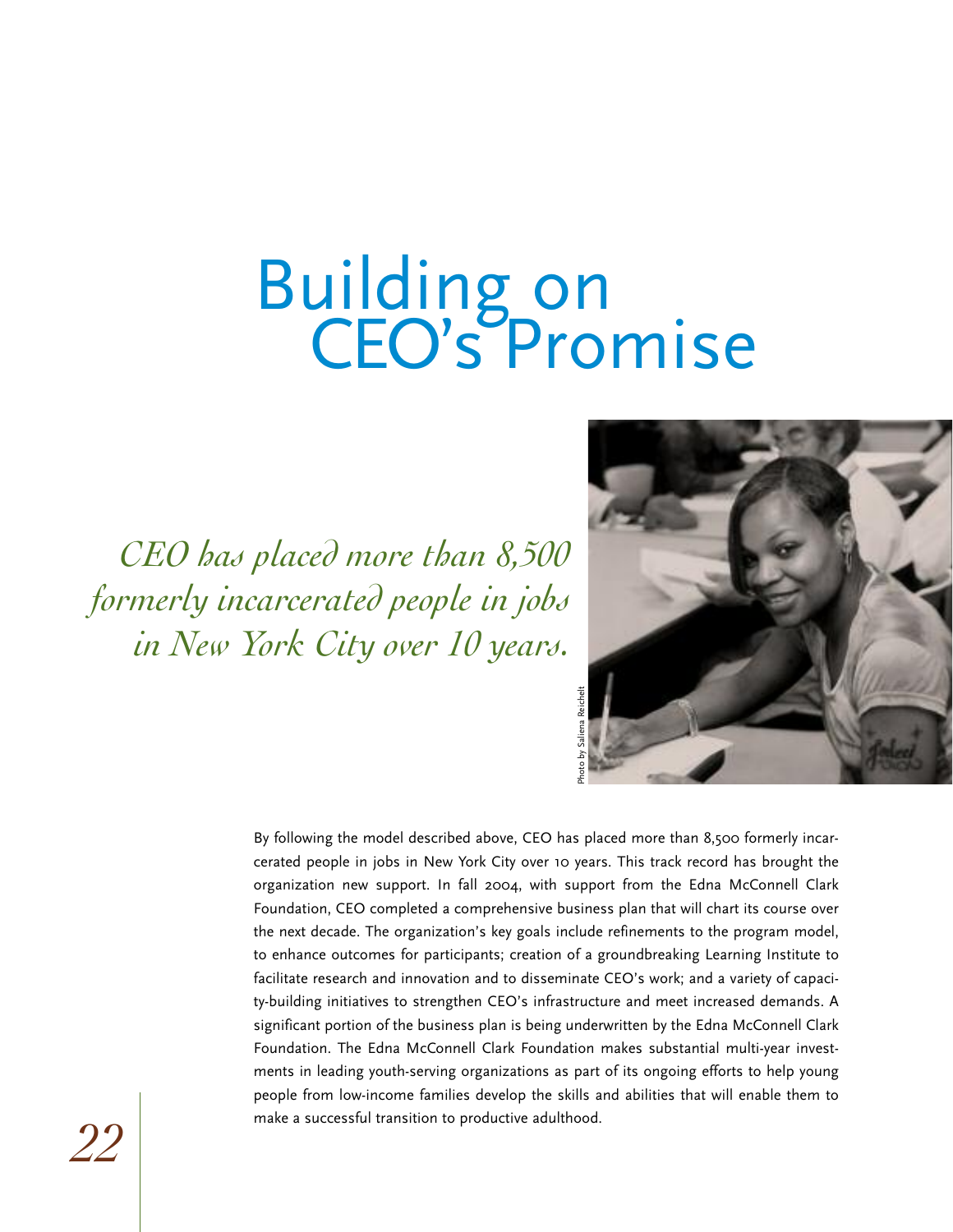### Case Studies: Adapting CEO's Model for Use in Other Jurisdictions or with Other Populations

Although CEO is proud of what it has accomplished for people who are leaving prison and seeking employment, it is not doctrinaire about its program model: CEO does not presume to have hit upon the only way to structure comprehensive employment services for this population, nor does it aspire to create "franchises" in other jurisdictions across the country or around the world. Instead, CEO feels that the model is adaptable to the needs of various jurisdictions and populations. Some jurisdictions may wish to use certain elements (the transitional work crews, the Internal Service Fund); some may want to use or adapt other features (the employment specialists' work with employers, the fatherhood program); and some may aim to replicate the model in full. The how-to manuals provide a starting point for jurisdictions that are looking to replicate the model or adapt its elements. Beyond that, CEO can provide customized assistance, depending on a jurisdiction's needs and interests.

Following are some early examples of how CEO has helped jurisdictions put into place some or all of the program model:

- Tacoma-Pierce County Employment and Training Consortium (TPCETC) in Tacoma, Washington
- Roca in Chelsea, Massachusetts
- WorkOut by Pecan in London, UK

#### *Tacoma-Pierce County Employment and Training Consortium: Helping to Build Momentum and Buy-In for Transitional Work*

Tacoma-Pierce County Employment and Training Consortium (TPCETC) developed over several years' effort by the Department of Corrections (DOC) and the local consortium that provides services in Pierce County under the federal Workforce Investment Act. After state legislation required DOC to provide services aimed at reducing recidivism among high-risk former prisoners, DOC looked to develop a transitional employment program — and TPCETC turned to CEO for help. In a pivotal meeting of all the stakeholders — the police, DOC, city government, and workforce development providers — CEO made the case for a supported transitional work program and for the importance of job coaching and job development. CEO's presentation helped generate momentum and buy-in of the transitional employment model among the organizational participants, which subsequently led to the development of the Employment Support Alliance (ESA), a new program targeted specifically to former prisoners.

Like CEO's program, ESA begins with a one-week employability workshop. In Tacoma, however, transitional employment (known as Paid Work Experience, or WEX) is used primarily as a last resort for participants who are unable to find unsubsidized employment. The work slots are in private or nonprofit organizations, rather than government agencies, and TPCETC does not provide supervision at the worksites. Participants are paid biweekly rather than daily. Because TPCETC does not have contracts with the sponsors of the worksites to perform specific tasks, the participants' earnings are financed by DOC. *23*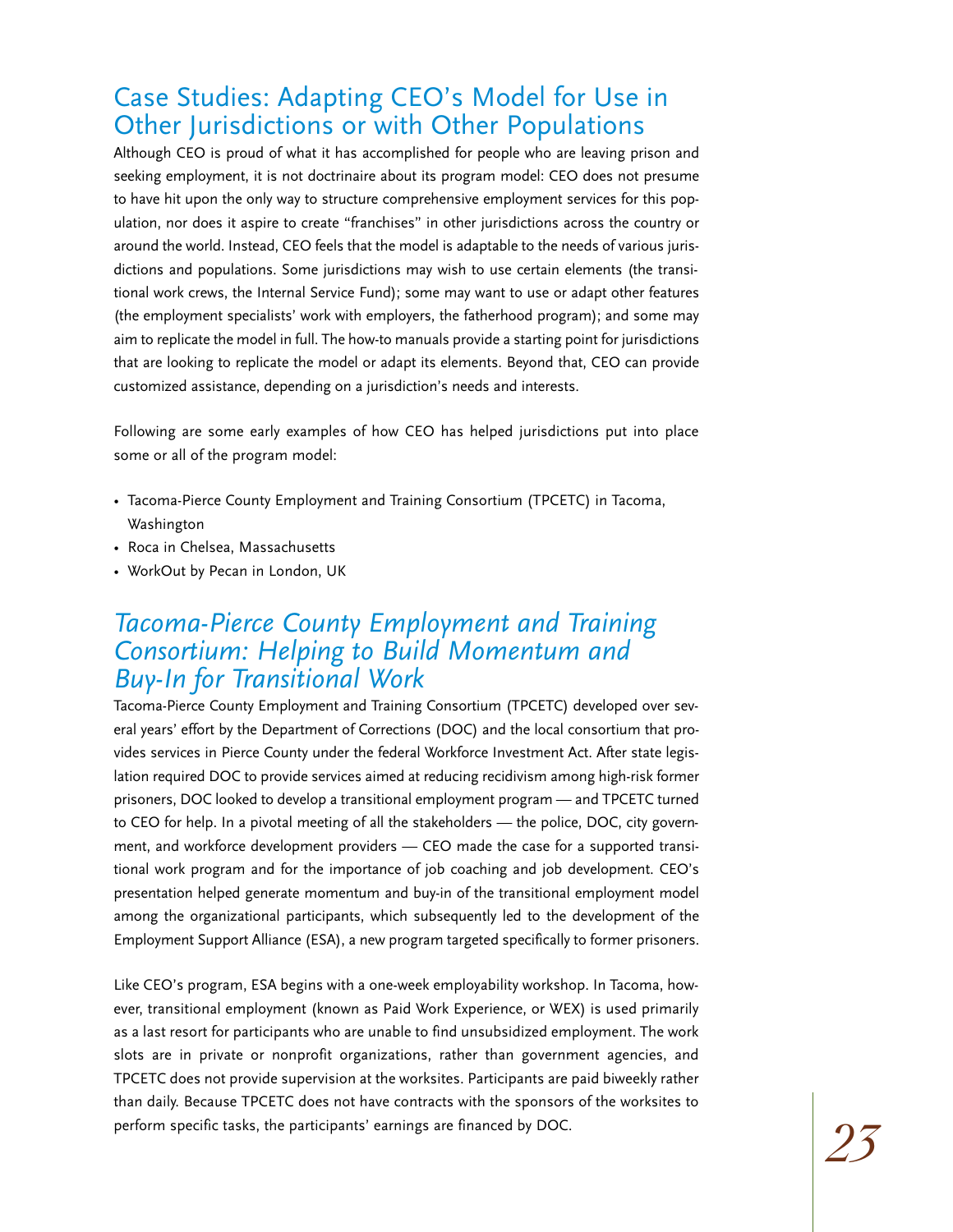#### *Roca(Chelsea, Massachusetts): Creating an Internal Service Fund to Support Transitional Employment for an At-Risk Population*

CEO's programming has garnered attention from a wide range of organizations, including some that do not work exclusively with people who have criminal records. One organization that was inspired to create its own variant of CEO's transitional work program is Roca, a neighborhood-based nonprofit organization that builds community and skills among young people in an at-risk neighborhood in Chelsea, Massachusetts. After learning about CEO's program,



Roca saw that work crews could be a stepping stone to permanent employment by providing skills that its young people were missing. Roca also saw the Internal Service Fund (ISF) — which is used to collect money from agencies that hire CEO work crews and circulate it back to CEO — as an essential program element that it wanted to replicate.

CEO has worked hard with Roca to help put an ISF into place. CEO's executive staff attended a meeting of key stakeholders convened by Roca and also hosted intensive site visits at CEO for Roca's staff. In July 2005, the Massachusetts legislature passed a bill to provide Roca with \$2 million for a Retained Revenue Account — the Massachusetts version of an ISF — with the Department of Social Services. By August 2005, Roca had successfully developed and proposed its program model, and the proposals were well received.

Roca's program will look different from CEO's program in several ways. Whereas CEO participants come from all five boroughs of New York City and the work crews are located accordingly, Roca focuses on a 20-block area and, therefore, will limit the size and scope of work crews and locate them within the neighborhood. As part of Roca's community-building mission, its work crew participants will also take part in community activities. And Roca's employment program will be open to any youth in the community who is eligible to work — criminal record or not.

The interaction between CEO and Roca has been a reciprocal exchange in which both organizations learn from each other. In the process of advising Roca, CEO has gained valuable insight about building stronger relationships with youth; subsequently, it has started adding elements of Roca's program — mentorship and discussion circles — to its new youth programming for participants ages 18 to 25. The Roca replication of CEO shows how the adaptation process can build best practices across the vocational development field. Interaction among organizations will create improvements in the CEO program model, which will ultimately benefit the organizations that are learning from CEO.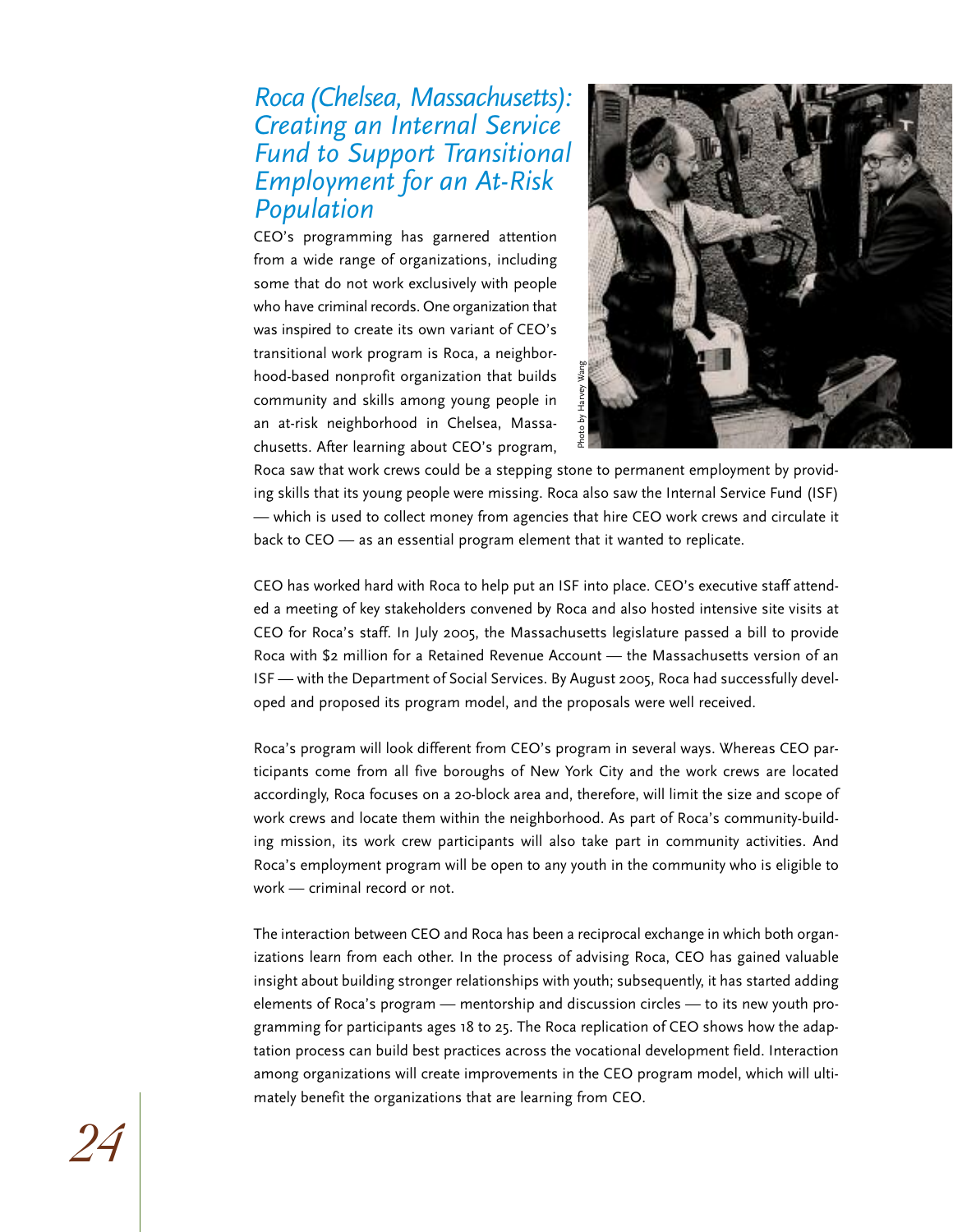### *WorkOut by Pecan (London, UK): Using CEO's Model to Secure Funding for an International Project*

The Pecan project, called WorkOut, more or less completely replicates the CEO model. Pecan is a London-based organization that "helps people overcome barriers to employment and to find, get, and hold satisfying jobs."<sup>18</sup> Prior to its interaction with CEO, Pecan worked with a range of hard-to-employ populations. Though it had not planned to work with people who are leaving prison, learning about CEO's programs offered a new avenue for Pecan to help hard-to-employ populations find jobs. Because a small subset of its client base are either formerly incarcerated individuals or have needs similar to them, Pecan decided that the CEO model would be a good fit.

Pecan found two prisons in the London area that were willing to participate in the program, and then it conducted site visits at CEO. With significant support from CEO, Pecan created a proposal that incorporates 90 percent of CEO's program — including pre-employment classes, work crews, job coaching, and job development. As a result, it was awarded a  $f_3$ million government grant (about \$5.5 million) to fund a comprehensive employment program for people coming out of the two prisons. Pecan's WorkOut program began working with clients in July 2005 and is expected to put about 300 participants into transitional work during a two-year pilot test.

Most of Pecan's WorkOut project directly replicates the CEO model. Unlike CEO, however, Pecan begins working with clients while they are still in prison. Upon their release, participants attend a week of preparatory training based on CEO's pre-employment classes, and then they spend one month in transitional work crews. For the first two weeks, they are paid daily, as in CEO's Neighborhood Work Project; after that, they are paid weekly. Following the month of transitional employment, Pecan does job coaching and contracts out the services of CEO's employment specialists, helping participants find long-term jobs that suit them. To test whether the CEO model will reduce recidivism in London, the initial grant for WorkOut includes monies for a comparative study of Pecan's program and CEO's program — a study that is likely to benefit both the criminal justice and the workforce development field.

The differences in the two programs arise mainly from differences in the legal and social contexts of the United Kingdom and the United States. Pecan is not able to work with local government agencies because of laws that restrict charities from replacing public sector employees. Therefore, instead of creating an Internal Service Fund with local government agencies, Pecan's work crews compete in the bidding process for commercial service contracts. As Pecan is affiliated with a consortium of churches, one of its first contracts is for maintenance work for the London Diocese. A second key difference is that Pecan pays its work crews 10 percent more than the minimum wage and pays clients for the one day per week that they take classes. The higher salary is intended to address the fact that WorkOut is competing directly with the country's strong welfare program, which provides competitive benefits for those who are eligible without requiring work in exchange. The third difference between the two programs is that Pecan has developed a system to handle its payroll via debit cards and scheduling with hand-held PDAs, an element that CEO will take lessons from as well.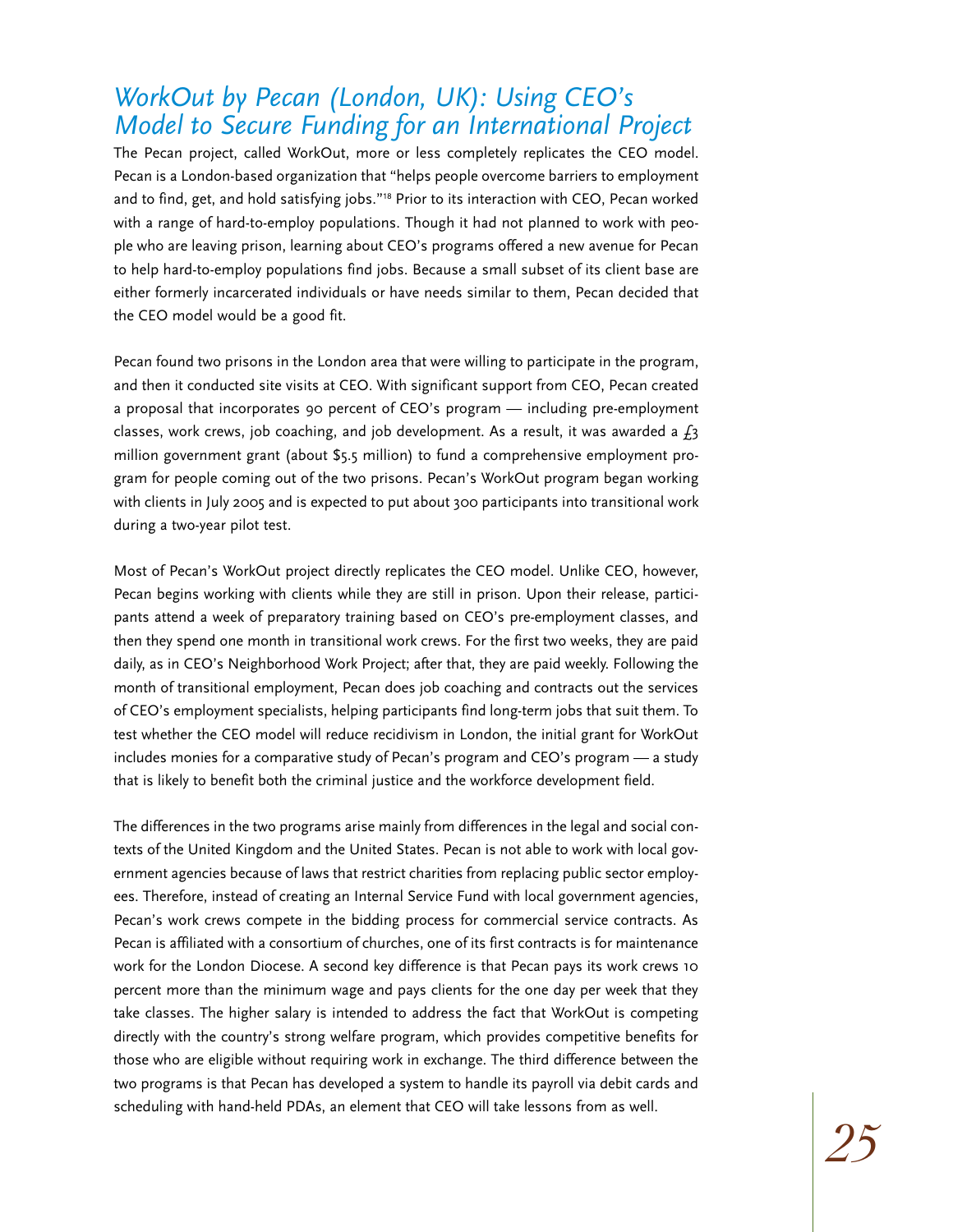### Case Study Lessons

The three organizations outlined here have each created variants of the CEO program model that correspond to their budgets, needs, and contexts (see the table below). CEO has worked differently with each organization, finding the way that was most helpful to them. That three organizations so disparate geographically and programmatically have pursued and implemented elements of CEO's model suggests that further dissemination of the model may assist other jurisdictions looking to improve the fortunes of their citizens coming home from prison.

| <b>Practitioner</b>                                                                                     | Similar<br>to CEO's Model                                                                                                                                                                       | <b>Dissimilar</b><br>to CEO's Model                                                                                                                                                                                                                                                                                                                                                                              | <b>How Did CEO Help?</b>                                                                                                                                                                                                           |
|---------------------------------------------------------------------------------------------------------|-------------------------------------------------------------------------------------------------------------------------------------------------------------------------------------------------|------------------------------------------------------------------------------------------------------------------------------------------------------------------------------------------------------------------------------------------------------------------------------------------------------------------------------------------------------------------------------------------------------------------|------------------------------------------------------------------------------------------------------------------------------------------------------------------------------------------------------------------------------------|
| TPCETC:<br>Tacoma-Pierce County<br><b>Employment and Training</b><br>Consortium (Tacoma,<br>Washington) | • Works with formerly incar-<br>cerated individuals<br>• Has strong partnerships<br>with government and com-<br>munity-based organizations<br>• Program begins with pre-<br>employment training | • Transitional jobs are only a<br>"last resort" for participants<br>who are unable to find<br>unsubsidized employment<br>• Transitional work sites are<br>not supervised<br>• Transitional work sites are<br>in private or nonprofit<br>organizations<br>• Transitional wages do not<br>come from worksites<br>• Participants are paid biweekly                                                                  | CEO support helped to gen-<br>erate buy-in of transitional<br>employment model among key<br>stakeholders                                                                                                                           |
| Roca<br>(Chelsea, Massachusetts)                                                                        | • Has a similar transitional<br>work crew model<br>• Has an Internal Service<br>Fund with the<br>Massachusetts Department<br>of Social Services                                                 | • Target population is youth<br>and young adults, regardless<br>of criminal conviction<br>• May not adopt the daily<br>paycheck model<br>• Program focuses on a 20-<br>block area                                                                                                                                                                                                                                | CEO coached Roca on how<br>to set up an Internal Service<br>Fund; Massachusetts legisla-<br>ture passed a bill to provide<br>Roca with a version of such a<br>fund                                                                 |
| Pecan<br>(London,<br>UK)                                                                                | • Works with formerly<br>incarcerated individuals<br>• Contains all key elements of<br>CEO's model (pre-employ-<br>ment training, work crews,<br>job coaching, job develop-<br>ment)            | • Pecan works with clients<br>before release from prison<br>• Pay is weekly<br>• Key changes because of dif-<br>ferent legal and social context:<br>• Competes with commercial<br>contractors for worksites<br>• Pays 10% more than min-<br>imum wage and pays for<br>classes for participants<br>Has no Internal Service<br>Fund<br>• Debit card pay system<br>· Electronic scheduling via<br>hand-held devices | CEO provided its entire<br>program model to Pecan;<br>using that model, Pecan was<br>awarded a government grant<br>equivalent to \$5.5 million to<br>fund comprehensive employ-<br>ment services for people<br>leaving two prisons |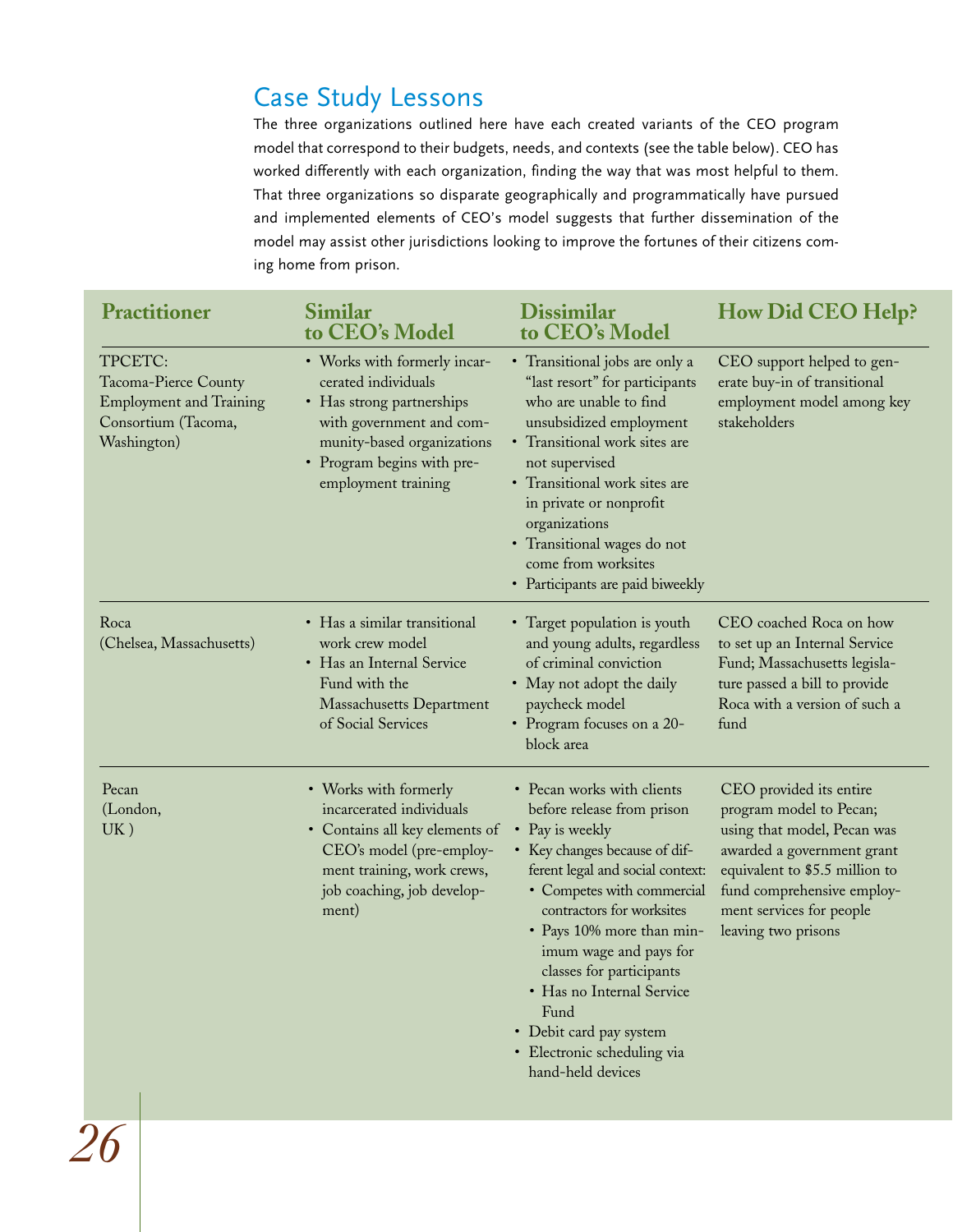### Further Information

Details about CEO and its program are available in the how-to manuals, *Opportunities, Challenges, & Practical Solutions.* For more information or to inquire about the companion manuals, please contact CEO.

CEO Learning Institute The Center for Employment Opportunities 32 Broadway, 15th Floor New York, NY 10004 Internet: www.ceoworks.org Telephone: (212) 422-4430, ext. 340 Fax: (212) 422-4855 E-mail: learning@ceoworks.org

### **Notes**

1 Jeremy Travis, *But They All Come Back: Facing the Challenges of Prisoner Reentry* (Washington, DC: Urban Institute Press, 2005, p. xvii), citing 2002 figures.

2 Joan Petersilia, "When Prisoners Return to the Community: Political, Economic, and Social Consequences," in *Sentencing and Corrections* (Washington, DC: National Institute of Justice, November 2000); Travis, *But They All Come Back*, (p. 163), citing Washington State and Ohio studies that had employment rates of 26 percent after two years and 40 percent after six quarters, respectively.

3 In July 2003, CEO initiated a multi-agency partnership to engage thousands of city-sentenced inmates leaving the city jail system, Rikers Island, in CEO's immediate work program. This three-year experiment is a variation of CEO's core programs, as this is CEO's first experience working with city inmates, as well as the first time CEO has worked inside a correctional facility. For more information on this project, contact Tim Williams, CEO's Director of Transitional Employment Services.

4 This is the first condition that the New York State Division of Parole applies to all parolees.

5 Mark Levitan, "A Crisis of Black Male Employment: Unemployment and Joblessness in New York City" (New York: Community Service Society, 2004).

6 Mark Levitan, "Unemployment and Joblessness in New York City, 2004: Better but Still a Long Way to Go" (New York: Community Service Society, 2005).

7 Paul Von Zielbauer, "Race a Factor in Jobs for Ex-Convicts," *New York Times,* June 17, 2005.

8 Legal Action Center, *After Prison: Roadblocks to Reentry, A Report on State Legal Barriers Facing People with Criminal Records* (New York: LAC, 2004).

9 Patrick A. Langan and David J. Levin, "Recidivism of Prisoners Released in 1994," NCJ 193427 (Washington, DC: US Department of Justice, Bureau of Justice Statistics, 2002, p. 3, table 2), showing that the rate of rearrest was highest in the first six months.

<sup>10</sup>Debbie A. Mukamal, "Confronting the Employment Barriers of Criminal Records: Effective Legal and Practical Strategies," *Journal of Poverty Law and Policy* (January-February 2000).

<sup>11</sup>Of roughly 2,000 individuals who come to CEO orientation each year, 90 percent graduate from pre-employment training. Of those, 75 percent are matched with a job developer, and 60 percent of those who are matched are placed in full-time jobs.

<sup>12</sup>New York State Department of Correctional Services, inmate look-up. See the department's Web site: http://nysdocslookup.docs.state.ny.us/.

<sup>13</sup>Shock Incarceration is a six-month, military-style early-release program in the New York State prison system.

<sup>14</sup>CEO works with people who have been convicted of drug offenses, burglary, robbery, and weapons charges but not with people who have been convicted of arson, sex offenses, or assault. Murder and manslaughter charges are considered case by case.

<sup>15</sup>Prior to this, CEO already had a contract with the Division of Parole for full-time job development and placement services.

<sup>16</sup>Virtually every state's Department of Corrections operates a Correctional Industries Fund.

<sup>17</sup>As with all ISFs, CEO's ultimate goal is for the work crew operation to be self-sufficient.

<sup>18</sup>From the Pecan Web site (June 29, 2005): http://www.pecan.org.uk.